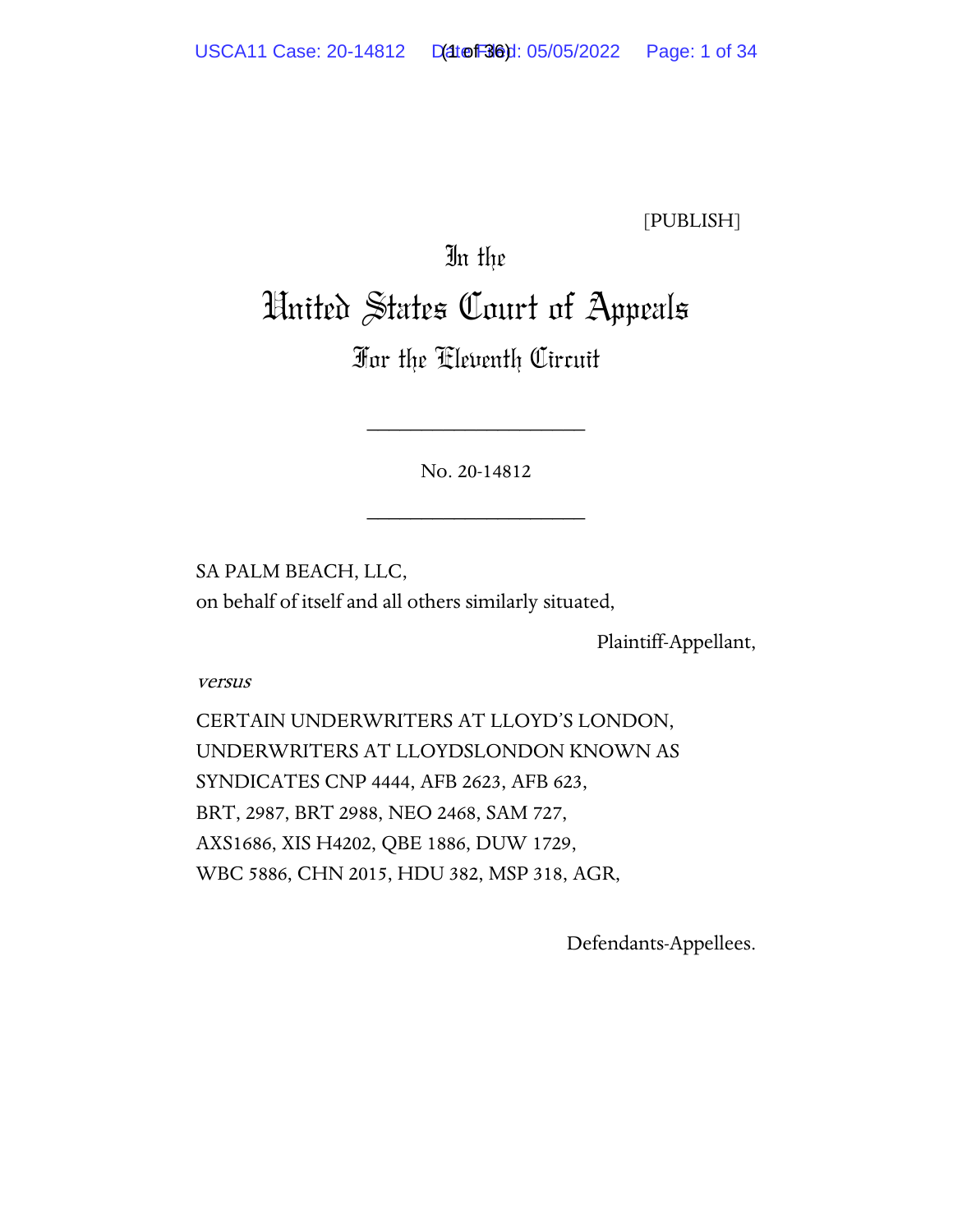\_\_\_\_\_\_\_\_\_\_\_\_\_\_\_\_\_\_\_\_

Appeal from the United States District Court for the Southern District of Florida D.C. Docket No. 9:20-cv-80677-UU

\_\_\_\_\_\_\_\_\_\_\_\_\_\_\_\_\_\_\_\_

No. 21-10190

\_\_\_\_\_\_\_\_\_\_\_\_\_\_\_\_\_\_\_\_

\_\_\_\_\_\_\_\_\_\_\_\_\_\_\_\_\_\_\_\_

EMERALD COAST RESTAURANTS, INC.,

Plaintiff-Appellant,

versus

ASPEN SPECIALTY INSURANCE COMPANY,

Defendant-Appellee.

Appeal from the United States District Court for the Northern District of Florida D.C. Docket No. 3:20-cv-05898-TKW-HTC

\_\_\_\_\_\_\_\_\_\_\_\_\_\_\_\_\_\_\_\_

\_\_\_\_\_\_\_\_\_\_\_\_\_\_\_\_\_\_\_\_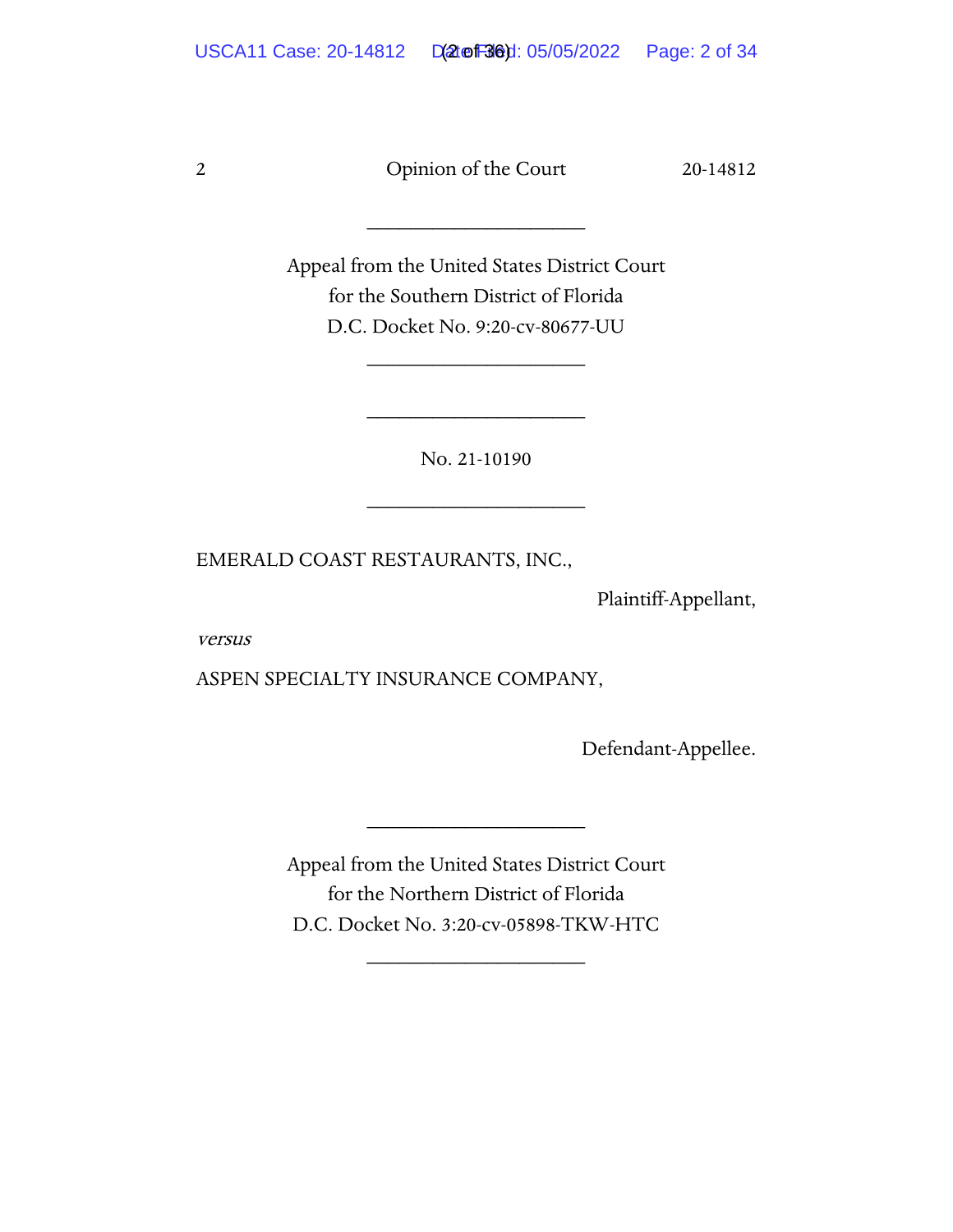No. 21-10490

\_\_\_\_\_\_\_\_\_\_\_\_\_\_\_\_\_\_\_\_

\_\_\_\_\_\_\_\_\_\_\_\_\_\_\_\_\_\_\_\_

R.T.G. FURNITURE CORP.,

Plaintiff-Appellant,

versus

ASPEN SPECIALTY INSURANCE COMPANY, CRUM & FORSTER SPECIALTY INSURANCE COMPANY, EVANSTON INSURANCE COMPANY, EVEREST INDEMNITY INSURANCE COMPANY, HALLMARK SPECIALTY INSURANCE COMPANY, et al.,

Defendants-Appellees.

Appeal from the United States District Court for the Middle District of Florida D.C. Docket No. 8:20-cv-02323-JSM-AEP

\_\_\_\_\_\_\_\_\_\_\_\_\_\_\_\_\_\_\_\_

\_\_\_\_\_\_\_\_\_\_\_\_\_\_\_\_\_\_\_\_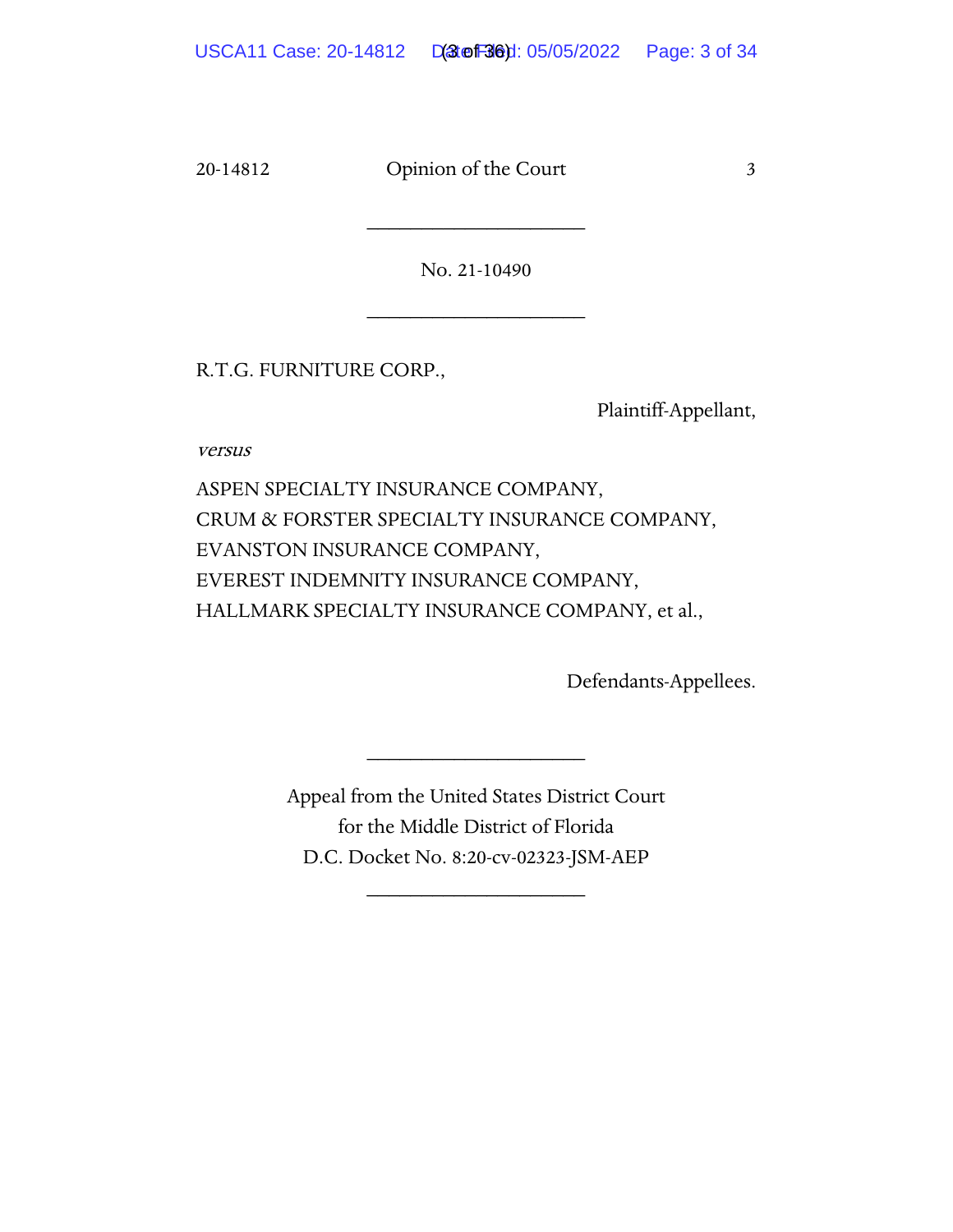No. 21-10672

\_\_\_\_\_\_\_\_\_\_\_\_\_\_\_\_\_\_\_\_

\_\_\_\_\_\_\_\_\_\_\_\_\_\_\_\_\_\_\_\_

ROCOCO STEAK, LLC, d.b.a. Rococo Steak,

Plaintiff-Appellant,

versus

ASPEN SPECIALTY INSURANCE COMPANY,

Defendant-Appellee.

Appeal from the United States District Court for the Middle District of Florida D.C. Docket No. 8:20-cv-02481-VMC-SPF

\_\_\_\_\_\_\_\_\_\_\_\_\_\_\_\_\_\_\_\_

Before WILLIAM PRYOR, Chief Judge, and JORDAN and ANDERSON, Circuit Judges.

\_\_\_\_\_\_\_\_\_\_\_\_\_\_\_\_\_\_\_\_

JORDAN, Circuit Judge:

These cases—which we've consolidated for decision following oral argument—present a common question of insurance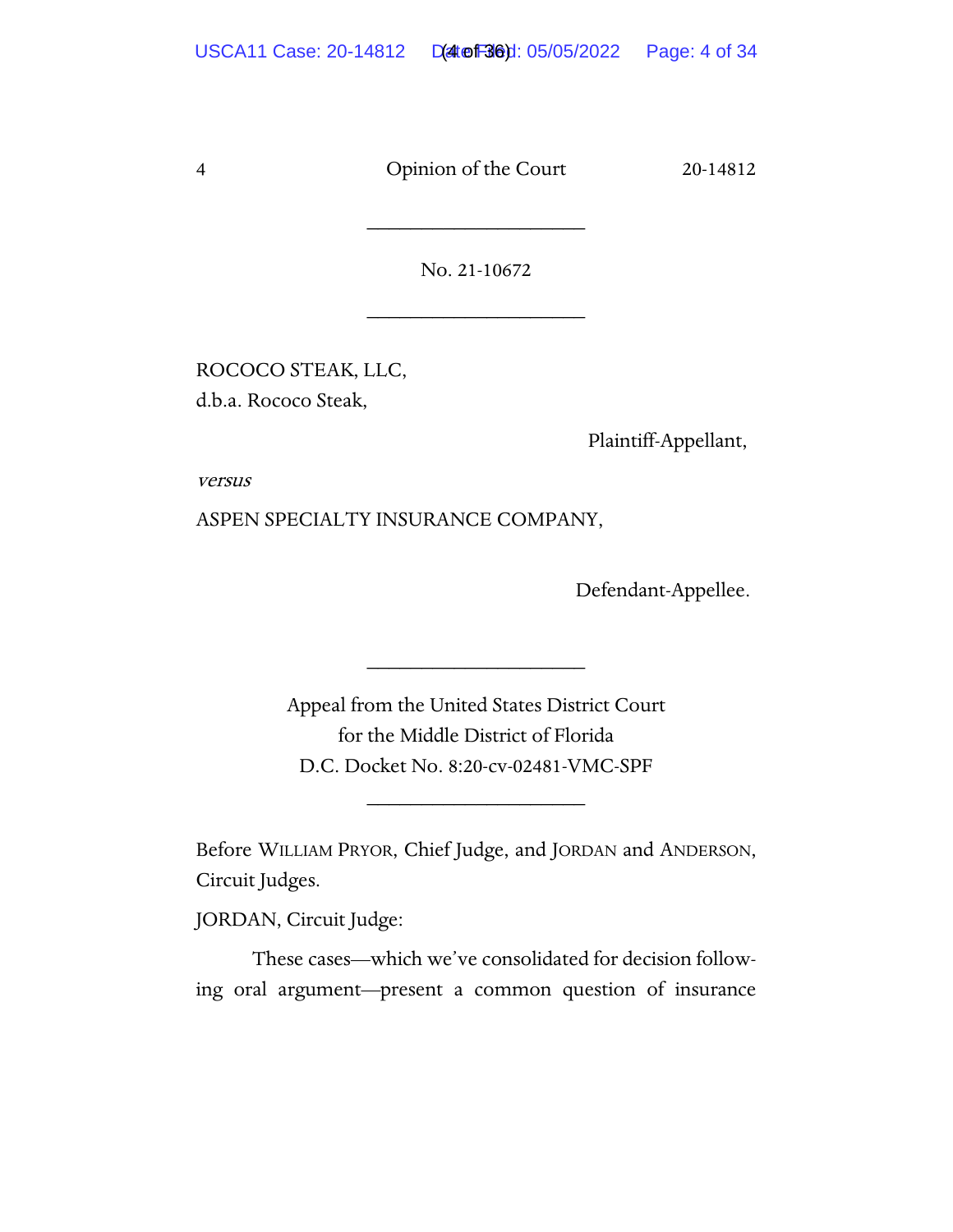coverage prompted by the COVID-19 pandemic. The question is whether, under Florida law, all-risk commercial insurance policies providing coverage for "direct physical loss of or damage to" property or "direct physical loss or damage to" property insure against losses and expenses incurred by businesses as a result of COVID-19.

The Florida Supreme Court has not addressed the matter. Nor have the Florida intermediate appellate courts. So our analytic endeavor, though informed, is necessarily predictive. Sitting, "in effect,  $\dots$  as a state court[,]" *Comm'r v. Estate of Bosch*, 387 U.S. 456, 465 (1967), we follow the majority view and hold that under Florida law there is no coverage because COVID-19 did not cause a tangible alteration of the insured properties.

#### I

In March of 2020, in response to the public health crisis caused by the spread of COVID-19, Florida's Governor issued a series of executive orders restricting on-premises operations of nonessential businesses, including restaurants, bars, and retail stores. Several counties in Florida issued their own emergency stay-athome or shelter-in-place orders, echoing the restrictions implemented by the Governor. These orders immediately impacted businesses throughout the state; many were forced to close their doors, and some never reopened.

All over the country, affected businesses submitted claims under their all-risk insurance policies with the hope of recovering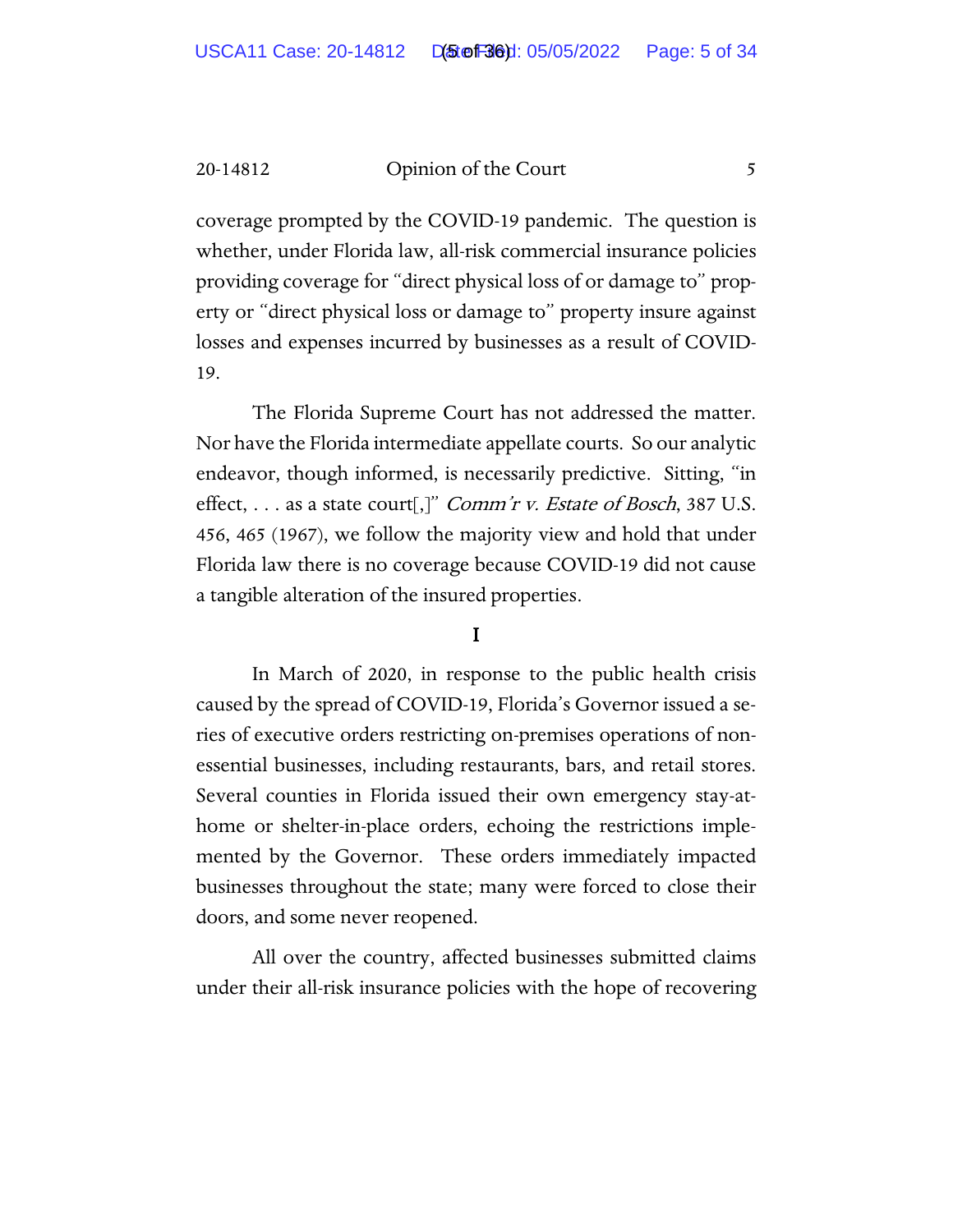some of the losses and expenses caused by the COVID-19 pandemic. When the majority of these claims were rejected, a wave of lawsuits ensued in the state and federal courts. The insureds here—SA Palm Beach, LLC, Emerald Coast Restaurants, Inc., Rococo Steak, LLC, and R.T.G. Furniture, Corporation—are among the Florida businesses denied coverage.

Each of the insureds seeks coverage under an all-risk insurance policy that provides compensation for losses and expenses incurred in connection with "direct physical loss of or damage to" the covered property or "direct physical loss or damage to" the covered property. Before getting to the merits of the appeals, we set out the particulars of the underlying actions and the coverage provi-sions at issue on appeal.<sup>[1](#page-26-0)</sup>

# A

SA Palm Beach operated a fine-dining restaurant in Palm Beach, Florida. See SA Palm Beach Amended Complaint at 16. Like many other similar establishments, it was subject to state and local closure orders. See id. at ¶ 34.

Certain Underwriters at Lloyd's, London, issued a commercial property insurance policy to SA Palm Beach. The policy provides in relevant part that Lloyd's will "pay for *direct physical loss* 

<sup>&</sup>lt;sup>1</sup> We do not summarize or discuss policy provisions not raised by the insureds on appeal. And because we hold that the Florida Supreme Court would deny coverage under the allegations in the complaints before us, we do not reach the exclusions cited by the insurers.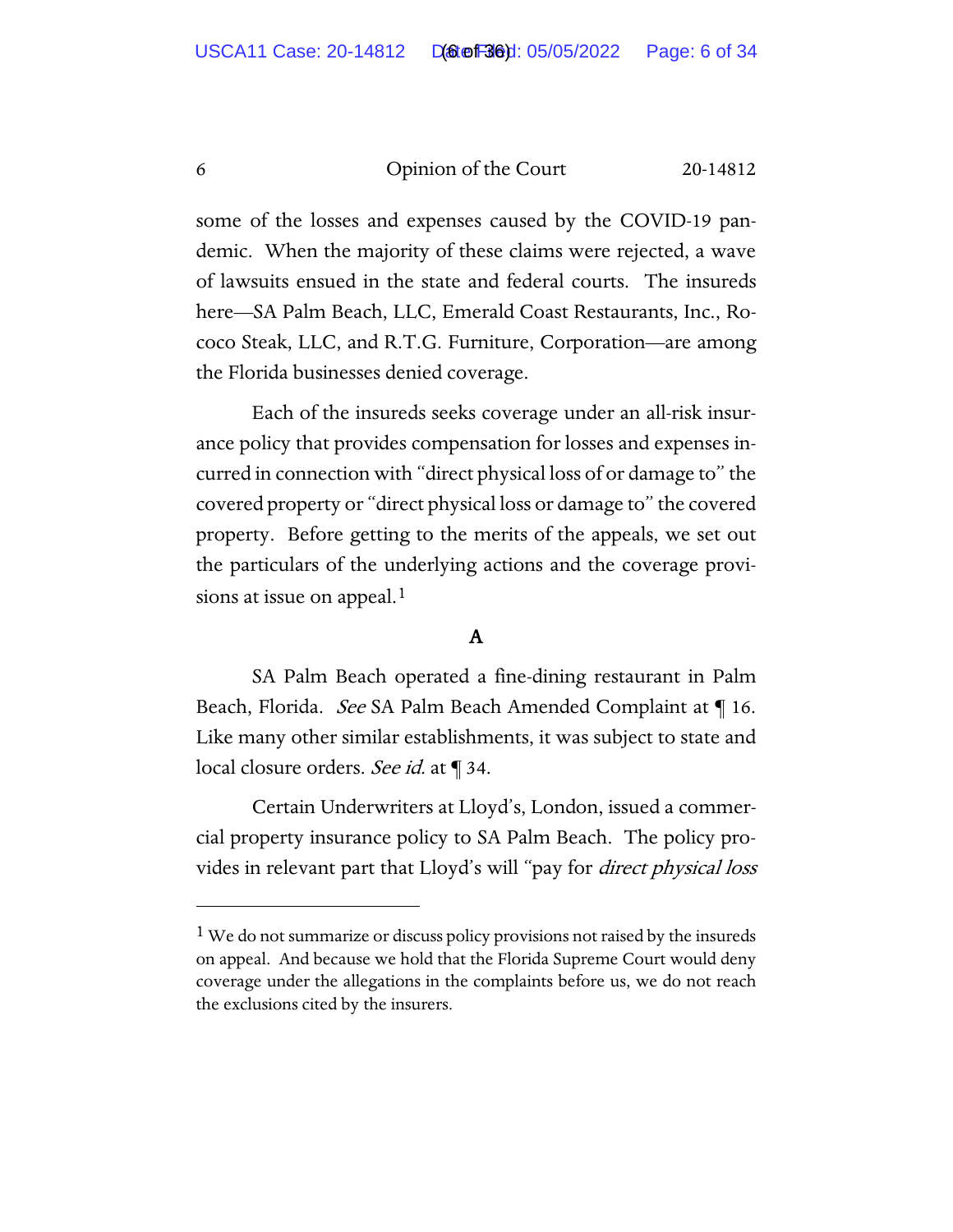of or damage to Covered Property . . . caused by or resulting from any Covered Cause of Loss." See SA Palm Beach Policy, D.E. 24-1, at 46 (emphasis added). As relevant here, the policy defines "Covered Causes of Loss" as "direct physical loss unless the loss is excluded or limited in this policy," id. at 36 (emphasis added), but it does not define the terms "direct," "physical," "loss," or "damage."

In its complaint, SA Palm Beach asserted that its policy provides "business interruption coverage" which "would indemnify [it] for lost income and profits in the event that its business was shut down." See SA Palm Beach Amended Complaint at ¶ 37. Specifically, SA Palm Beach invoked coverage under the Business Income and Extra Expense provisions of the policy. The relevant language of those provisions is as follows.

> Business Income: "We will pay for the actual loss of Business Income you sustain due to the necessary 'suspension' of your 'operations' during the 'period of restoration.' The 'suspension' must be caused by direct physical loss of or damage to property at [the insured] premises[.]"

> Extra Expense: "Extra Expense means necessary expenses you incur during the 'period of restoration' that you would not have incurred if there had been no direct physical loss or damage to property caused by or resulting from a Covered Cause of Loss."

SA Palm Beach Policy at 60 (emphases added).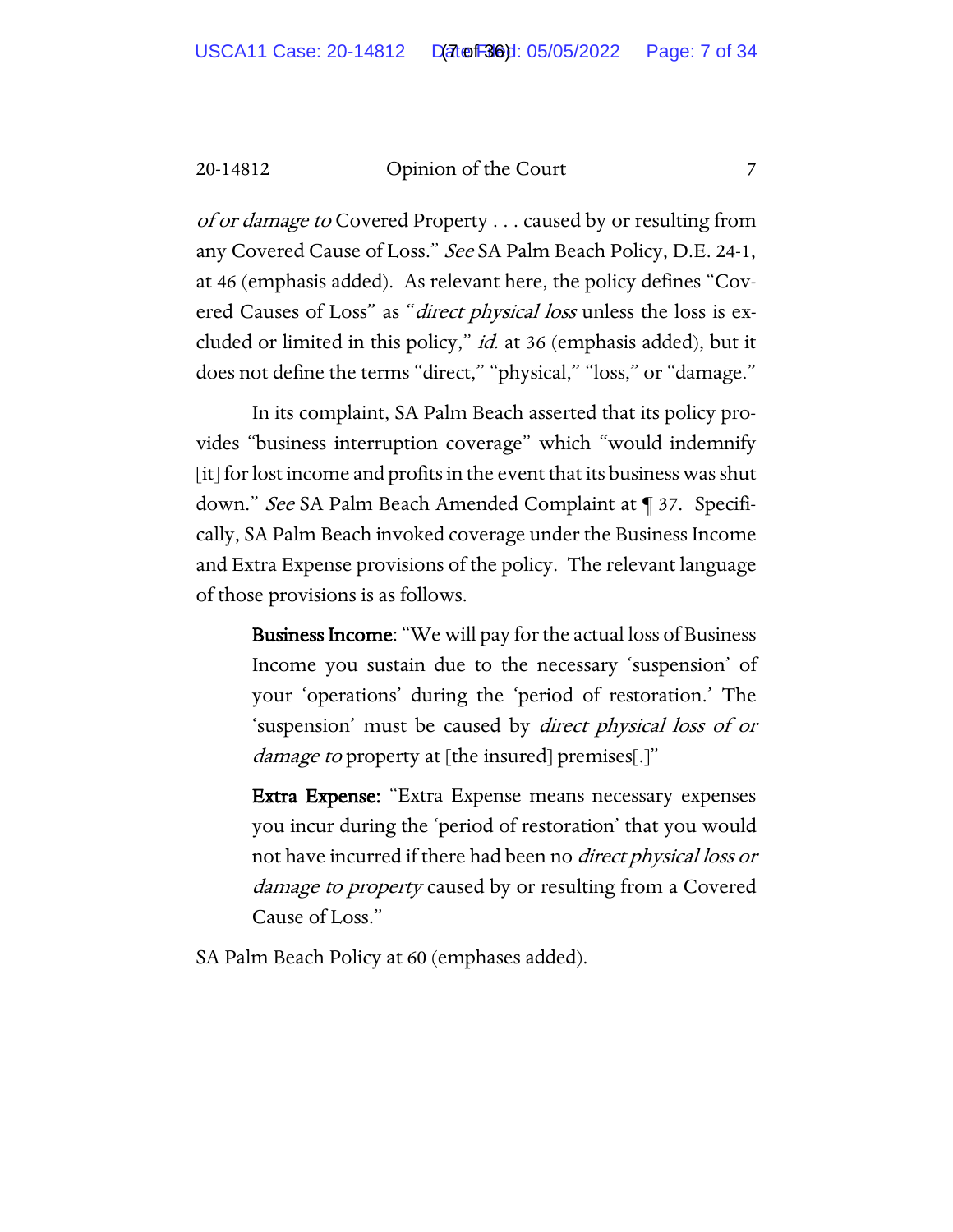The policy defines "suspension" as "[t]he slowdown or cessation of your business activities" or "[t]hat a part or all of the [insured] premises is rendered untenantable[.]" See id. at 70. The "period of restoration" is defined as the period of time that:

a. Begins:

(1) 72 hours after the time of direct physical loss or damage for Business Income coverage; or

(2) Immediately after the time of direct physical loss *or damage* for Extra Expense coverage;

caused by or resulting from any Covered Cause of Loss at the [insured] premises; and

b. Ends on the earlier of:

(1) The date when the property at the [insured] premises should be *repaired, rebuilt or replaced* with reasonable speed and similar quality; or

(2) The date when business is resumed at a *new* permanent location.

Id. at 68 (emphases added).

SA Palm Beach alleged that—in abiding by the closure orders—it suffered "a direct physical loss of [its] property because [it was] unable to use the[ ] property for its intended purpose." SA Palm Beach Amended Complaint at ¶ 44. It further claimed that it suffered direct physical loss "in the form of diminished value,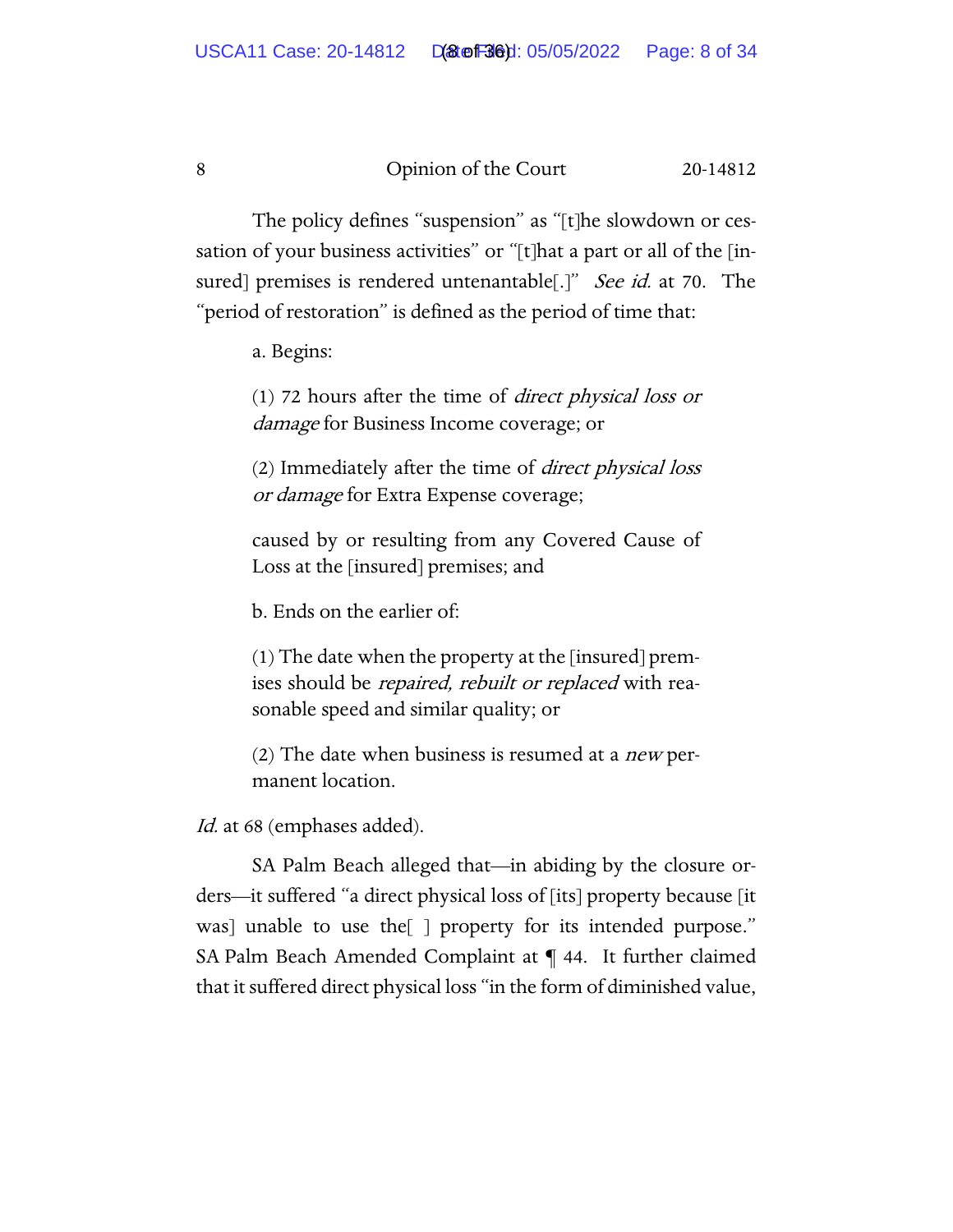lost business income, and forced physical alterations during a period of restoration." Id. at ¶ 45. Notably, SA Palm Beach maintained that the closure orders were "the sole proximate cause" of its losses and disclaimed any argument that "the virus itself caused damage to [its]  $\dots$  property." *Id.* at  $\P$  54.

Lloyd's moved for dismissal under Rule 12(b)(6), asserting that SA Palm Beach had failed to sufficiently allege direct physical loss of or damage to the insured property, a necessary predicate for coverage under the Business Income and Extra Expenses provisions of the policy. Additionally, Lloyd's argued that the words "repair[ ], rebuil[d], and replace[ ]" in the definition of "period of restoration" mean that "loss" under the policy necessarily implies physical damage.

SA Palm Beach responded that it had plausibly alleged direct physical loss because the closure orders "rendered the property non-functional or only partially functional as it was no longer suitable for its intended purpose of 'physical' sit-down, fine dining." It also asserted that the policy's use of the disjunctive "or"—rather than a conjunctive connector—in the phrase "direct physical loss of *or* damage to" demonstrated that loss must mean something different than damage.

The district court granted the motion to dismiss. Relying in part on our unpublished decision in *Mama Jo's Inc. v. Sparta Insur*ance Co., 823 F. App'x 868, 879 (11th Cir. 2020) (holding that under Florida law "an item or structure that merely needs to be cleaned has not suffered a 'loss' which is both 'direct' and 'physical'"), the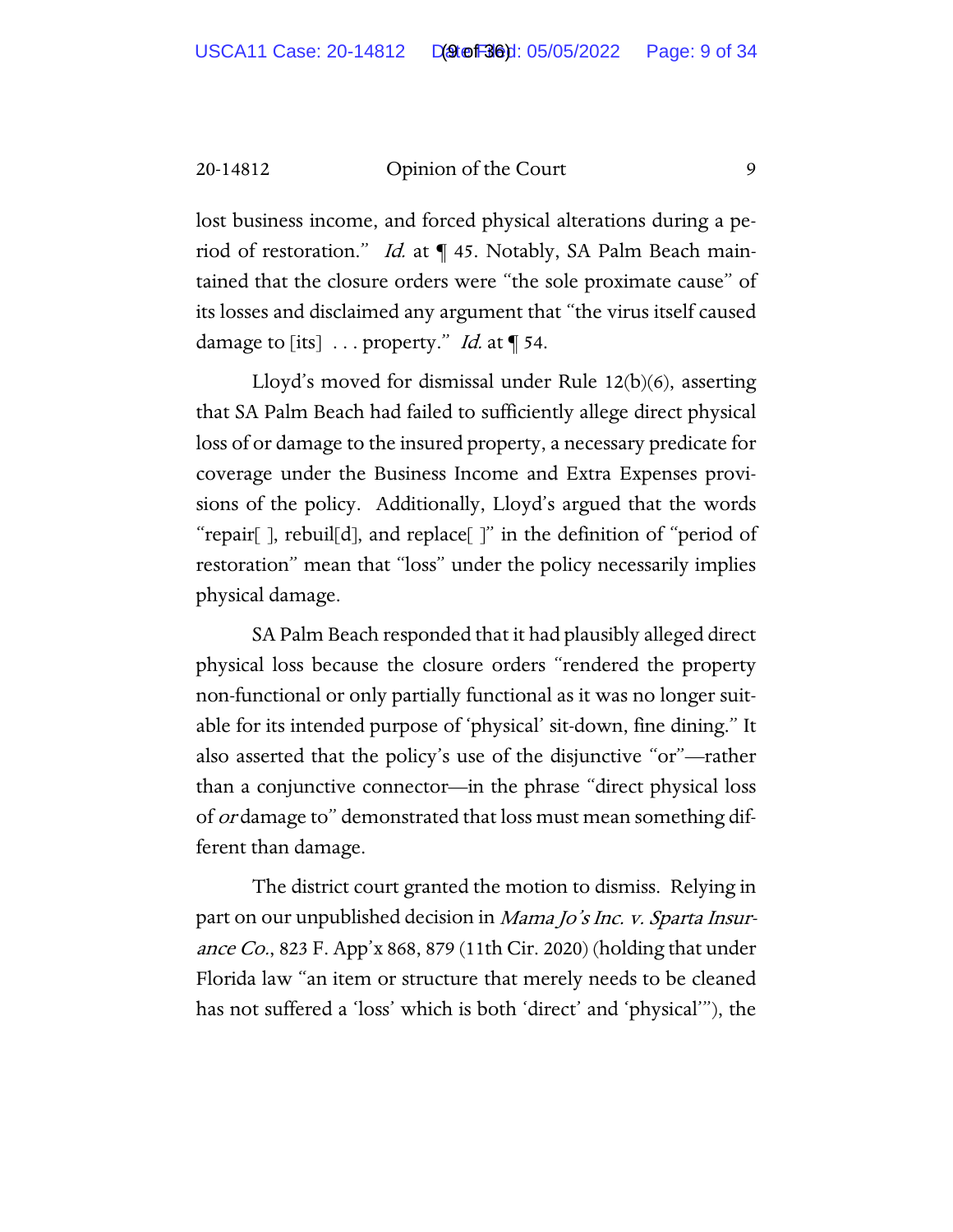court concluded that SA Palm Beach had failed to allege that its property suffered a loss that was direct and physical, as required to trigger coverage under the Business Income and Extra Expense provisions. The court also agreed with Lloyd's that the language used to define the "period of restoration" indicated that loss of functionality and ensuing economic harm are not the kind of actual damage contemplated in the relevant provisions. The court therefore ruled that SA Palm Beach's allegations were insufficient to establish coverage under the policy.

# B

 Emerald Coast operated a sports bar and restaurant in Destin, Florida. See Emerald Coast Amended Complaint at ¶ 15. Like SA Palm Beach, it was subject to state and local closure orders issued during the COVID-19 pandemic. See id. at  $\P$  65–72.

Aspen Specialty Insurance issued a commercial property insurance policy to Emerald Coast, and this policy includes Business Income, Extra Expense, and Extended Business Income provisions. The Business Income and Extra Expense provisions in Emerald Coast's policy are identical to those in SA Palm Beach's policy, so we do not repeat their language here. In summary, however, these two provisions provide coverage for the necessary suspension of operations during the "period of restoration" if the suspension is caused by "*direct physical loss of or damage to*" property at the insured premises. See Emerald Coast Policy, D.E. 7-1, at 60 (emphasis added). The policy also contains an Extended Business Income provision, which reads as follows: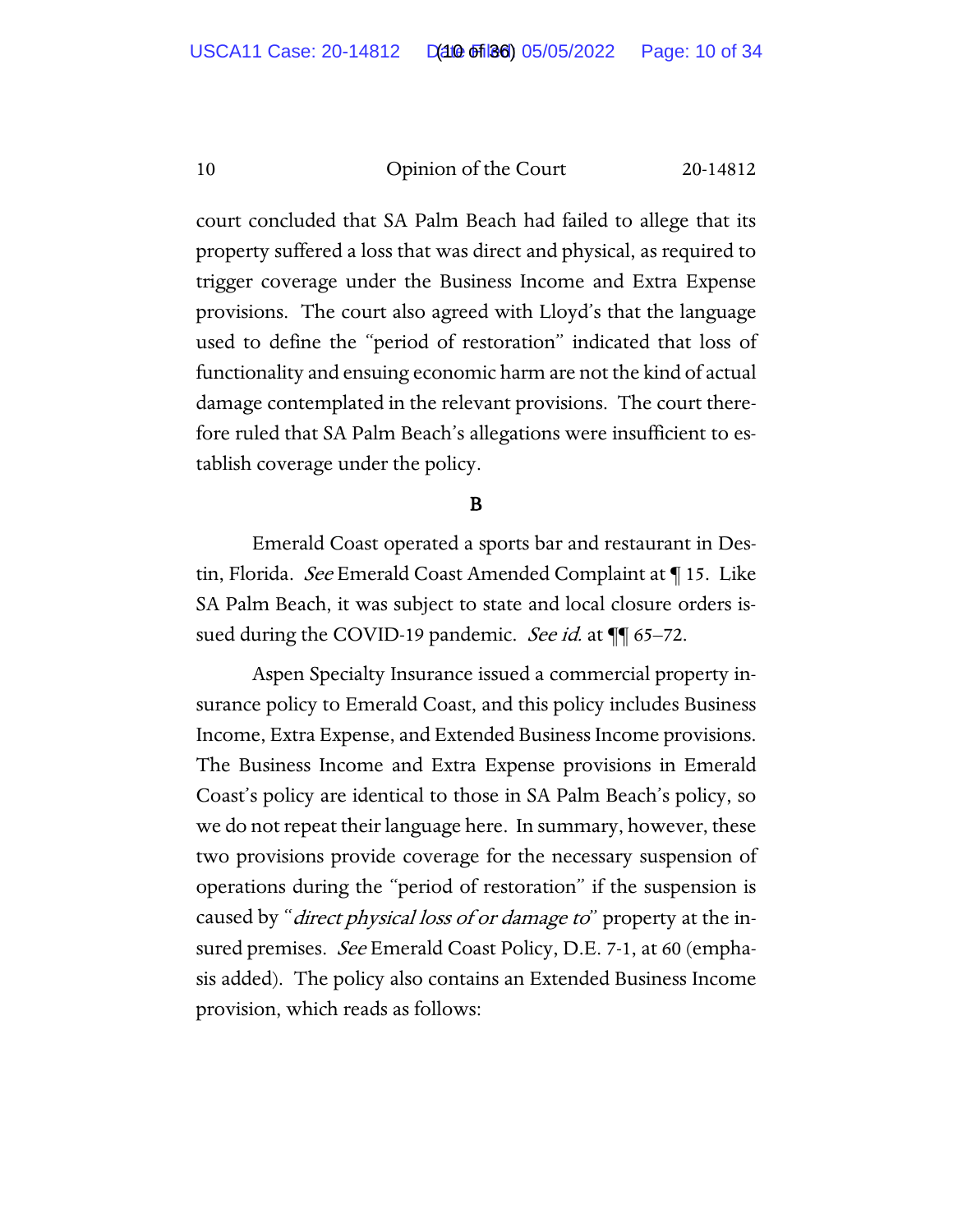Extended Business Income: "If the necessary 'suspension' of your 'operations' produces a Business Income loss payable under this policy, we will pay for the actual loss of Business Income you incur during the period that: (a) Begins on the date property . . . is actually repaired, rebuilt or replaced and 'operations' are resumed; and (b) Ends on the earlier of: (i) The date you could restore your 'operations', with reasonable speed, to the level which would generate the business income amount that would have existed if no direct physical loss or damage had occurred; or (ii) 60 consecutive days after the date determined in . . . (a) above. . . . Loss of Business Income must be caused by direct physical loss or damage at the [insured] premises caused by or resulting from any Covered Cause of Loss."

Id. at 62 (emphases added). The policy does not define the phrases "direct physical loss of or damage to" property or "direct physical loss or damage."

Finally, the policy provides additional coverage—outlined in a special form—for losses associated with spoilage. The Spoilage provision insures against "Covered Causes of Loss" of "perishable stock at the [insured] premises . . . that is in [the insured's] care, custody or control." The "Covered Causes of Loss" include:

(a) Breakdown or Contamination by: (1) Change in temperature or humidity resulting from mechanical breakdown or failure of refrigerating, cooling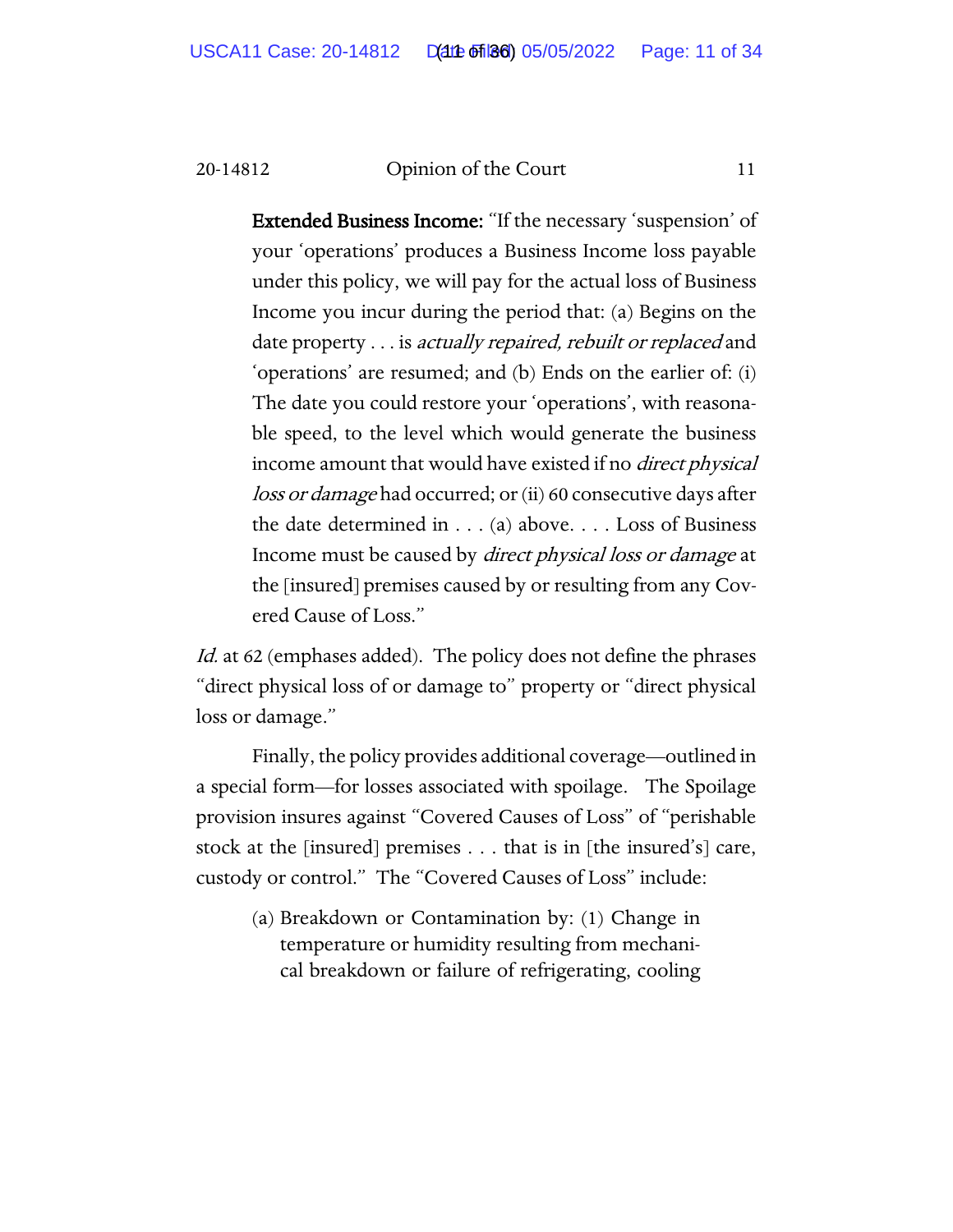or humidity control apparatus or equipment . . . ; and (2) Contamination by the refrigerant.

(b) Power Outage, meaning a change in temperature or humidity resulting from complete or partial interruption of electrical power . . . due to conditions beyond [the insured's] control."

Id. at 9–10.

Emerald Coast alleged that the "presence of any COVID-19 particles on physical property impair[ed] its value, usefulness and/or normal function." Emerald Coast Amended Complaint at ¶ 56. It tied the alleged "direct physical loss" to the closure orders, noting that they "prohibited access to and use of " the property "in response to dangerous physical conditions" caused by COVID-19. See *id.* at ¶ 82.

Aspen filed a Rule 12(b)(6) motion to dismiss, arguing that Emerald Coast had failed to allege that it sustained losses as a result of direct physical loss or damage to the insured property. Emerald Coast, said Aspen, had only alleged lost income due to the COVID-19 pandemic and the resulting government closure orders, which temporarily prevented it from using its property as it was intended. According to Aspen, the policy provisions require more than temporary loss of use; the phrase "direct physical loss of or damage to" requires "some discernible tangible impact to the covered property."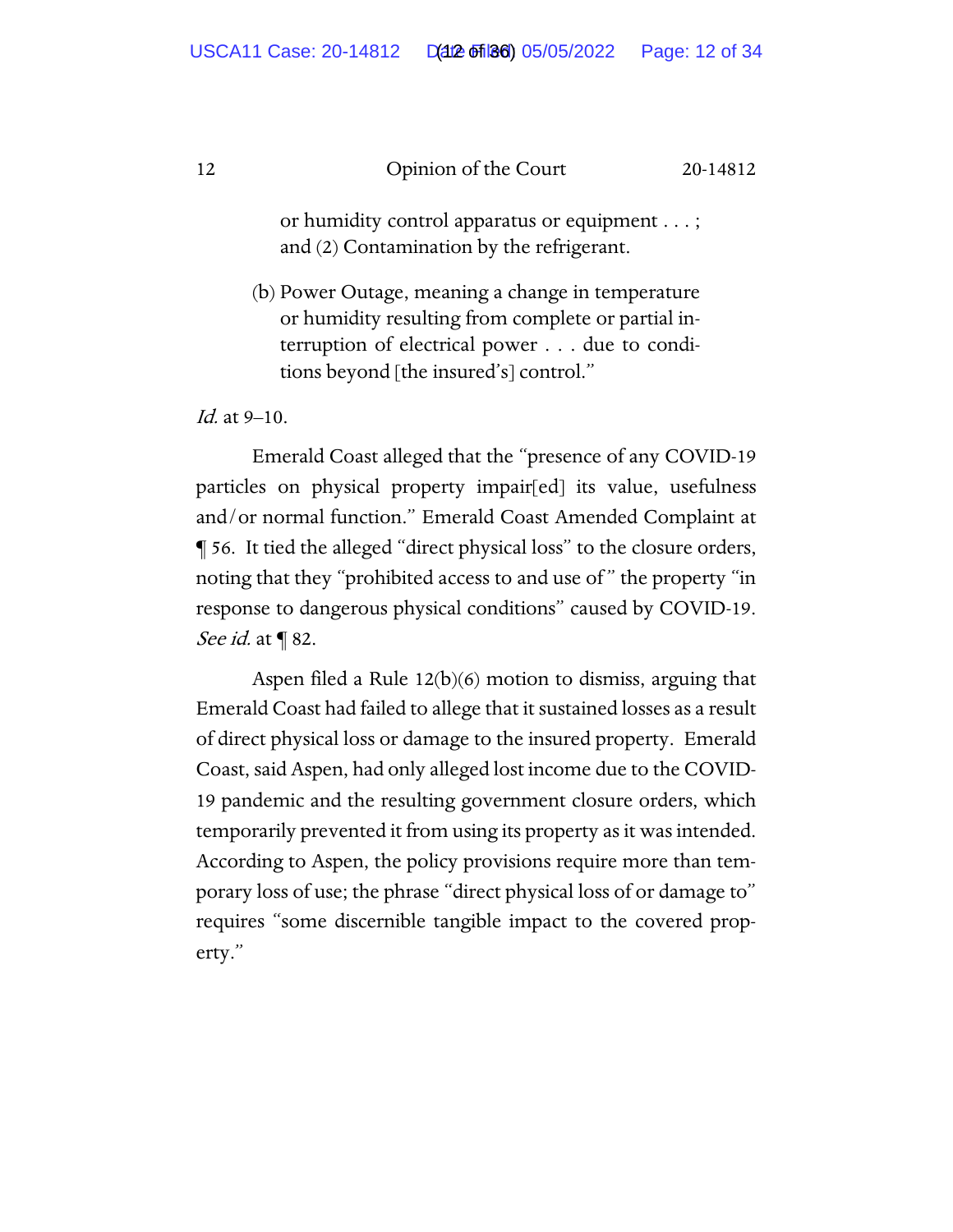In response, Emerald Coast asserted that nothing in the policy requires physical "alteration" of the property as a prerequisite for coverage. Like SA Palm Beach, Emerald Coast argued that the policy's use of the disjunctive "or" in the coverage provision indicates that "physical loss" is something separate and apart from "physical damage"—either of which would satisfy the policy.

The district court agreed with Aspen and granted its motion to dismiss. It held that the triggering language in the Business Income, Extra Expense, and Extended Business Income provisions "clearly and unambiguously require[d] actual physical damage to the property."[2](#page-26-0)

# C

Rococo Steak, LLC, operated a steakhouse in St. Petersburg, Florida. *See* Rococo Complaint at  $\P$  1. It too was subject to state and local closure orders issued as a result of the COVID-19 pandemic. *See id.* at **¶** 40–42.<sup>[3](#page-26-0)</sup>

Aspen Specialty Insurance issued a commercial property insurance policy to Rococo. The policy contains Business Income and Extra Expense provisions, which are identical to those in the

<sup>&</sup>lt;sup>2</sup> As we discuss in Part IV, the district court did not consider whether Emerald Coast sufficiently alleged coverage under the Spoilage provision of the policy.

 $3$  Because the complaint was originally filed in state court, some of Rococo's filings were combined as an attachment to Aspen's notice of removal. See D.E. 1-2 (including both Rococo's complaint and the insurance policy).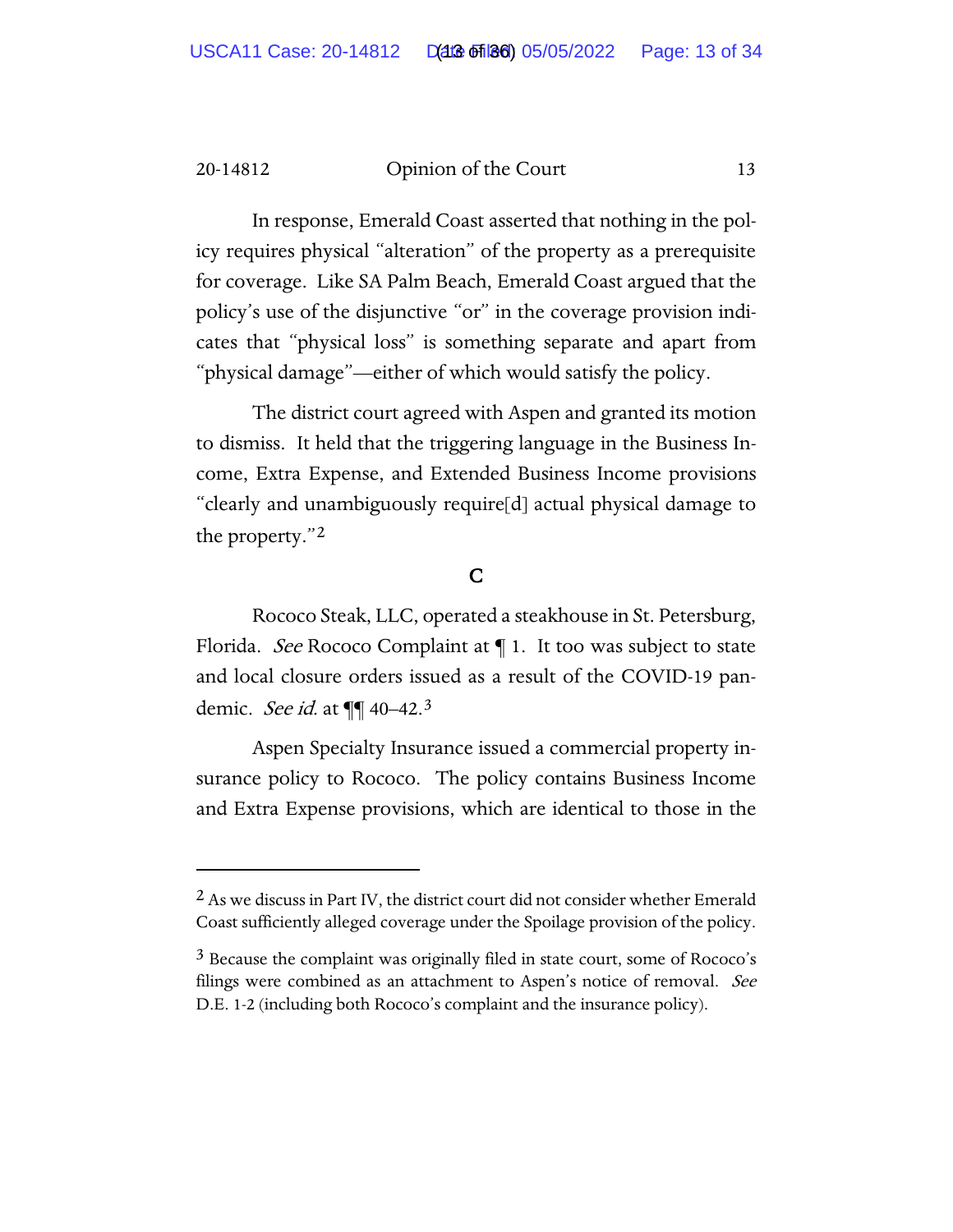policies issued to SA Palm Beach (by Lloyd's) and to Emerald Coast (by Aspen), so we don't repeat their language here. As a reminder, however, both provisions insure against the necessary suspension of operations during the "period of restoration" if caused by "*direct* physical loss of or damage to" property at the insured premises. See Rococo Policy, D.E. 1-2, at 90–91 (emphasis added). The Rococo policy does not define the terms "direct," "physical," "loss," or "damage."

In its complaint, Rococo alleged that it was "forced to suspend business operations . . . as a result of *damage sustained* due to the COVID-19 pandemic." See Rococo Complaint at ¶ 9 (emphasis added). Specifically, Rococo claimed that:

The presence of COVID-19 caused *direct physical loss* of and/or damage to the covered premises under the Policy by, among other things, *damaging the prop*erty, denying access to the property, preventing customers from physically occupying the property, causing the property to be physically uninhabitable by customers, causing its function to be nearly eliminated or destroyed, and/or causing a suspension of business operations on the premises.

Id. at  $\P$  44 (emphases added). Rococo further asserted that "[r]elated actions of civil authorities also prohibited access to and occupancy/operation of the Restaurant, as a result of *damage sus*tained due to the COVID-19 pandemic." Id. at  $\P$  9 (emphasis added). Rococo added that the actions taken by civil authorities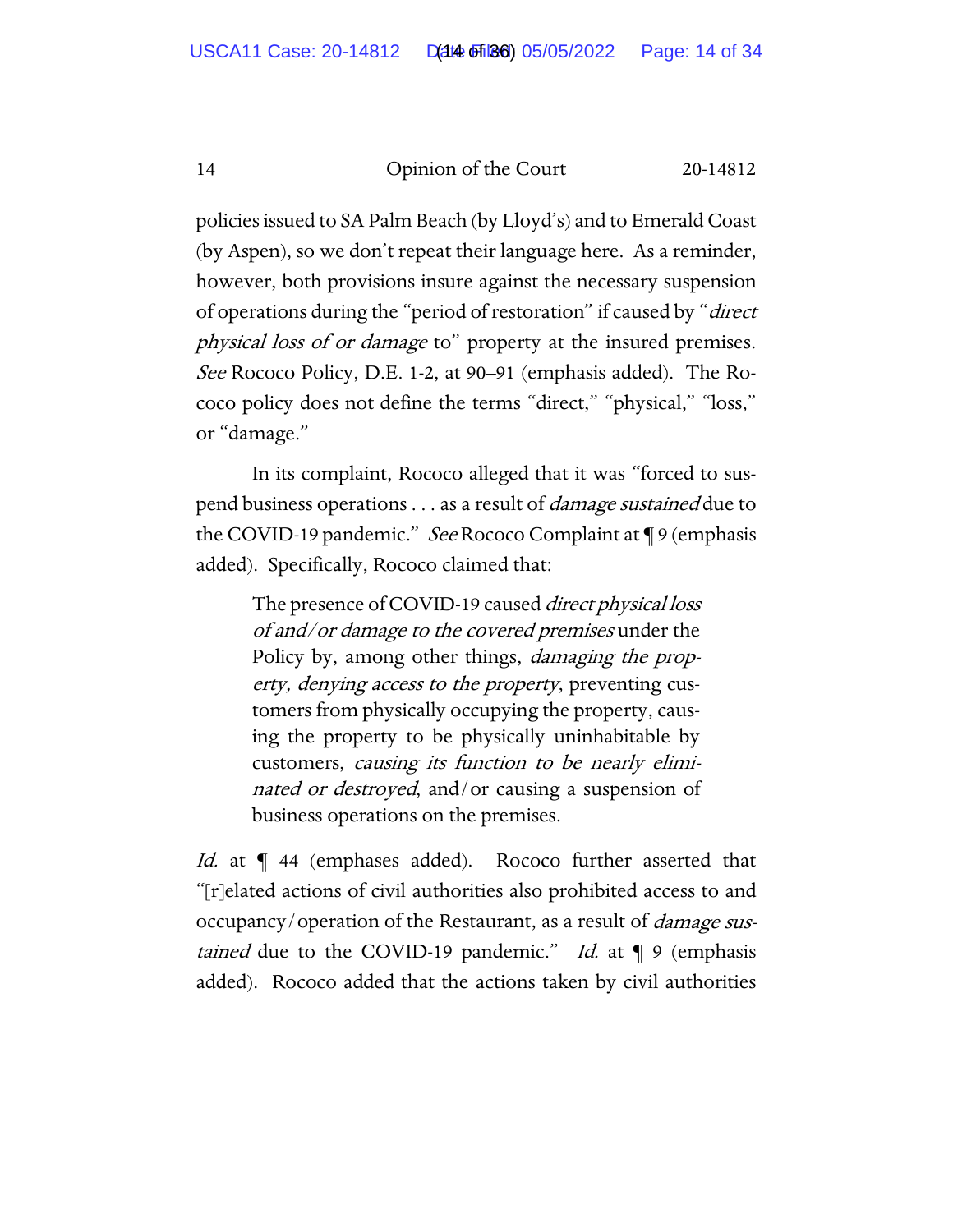"were issued in response to dangerous physical conditions and damage" and "caused a suspension of business operations" at the restaurant. *Id.* at  $\P$  45.

Aspen moved to dismiss under Rule 12(b)(6), arguing that Rococo had failed to allege any losses covered under the policy. It relied on state court decisions interpreting the relevant trigger language. It also pointed to other language in the policy, like the Period of Restoration provision, which it argued implied the necessity of tangible harm for coverage.

In response, Rococo argued that it had sufficiently alleged "direct physical loss of or damage to" the premises caused by COVID-19 because, contrary to Aspen's contention, that phrase does not require structural alteration of the premises. Rococo also asserted in the alternative that viruses like COVID-19 "infest property and stick to its surfaces" and such infestation does cause the kind of structural alteration that comes within the purview of the term "direct physical loss of or damage to" the covered premises. Finally, Rococo maintained that the impairment of functionality and habitability of the restaurant demonstrated that the property had sustained direct physical loss or damage.

The district court granted Aspen's motion to dismiss. Citing our decision in Mama Jo's, 823 F. App'x at 879, it held that Rococo failed to allege the kind of tangible damage required to provide coverage for "direct physical loss of or damage to" property. The court likened COVID-19, which was at the heart of Rococo's claims, to the dust and debris in *Mama Jo's* and quoted that decision for the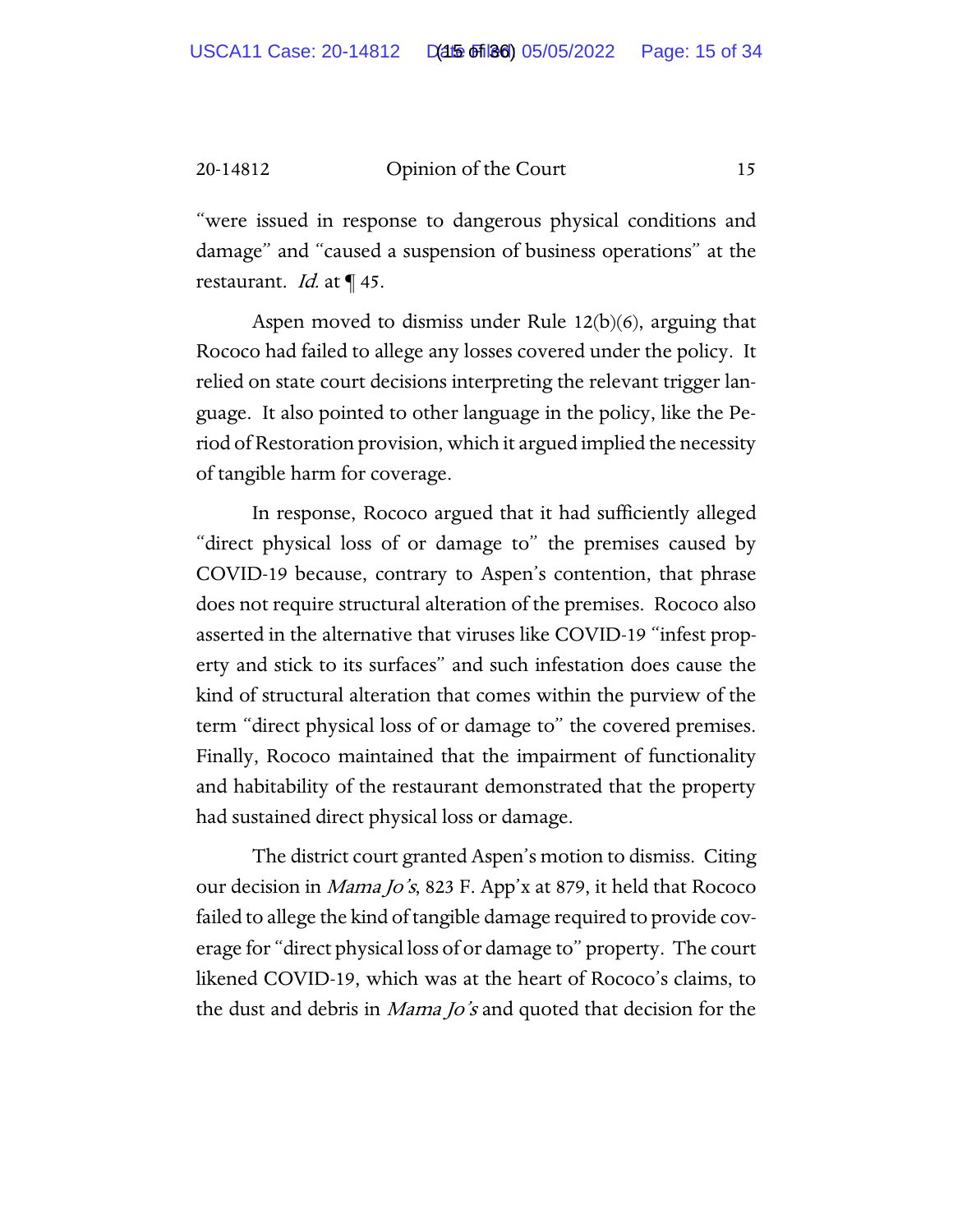proposition that "under Florida law, an item or structure that merely needs to be cleaned has not suffered a 'loss' which is both 'direct' and 'physical.'" Id.

# $\mathbf D$

Rooms-To-Go ("RTG") is a furniture retailer operating more than 150 stores in several states. Its principal place of business is in Seffner, Florida. See RTG Complaint at ¶ 2, 7. RTG, like many businesses, was subject to state and local closure orders and sustained financial losses during the COVID-19 pandemic. See id. at  $\P$ 42–50.

Given the nature of its operations, RTG secured 14 commercial property insurance policies in the form of an insurance tower, which spreads the risk across multiple insurers. The insurers included Aspen Specialty Insurance, Crum & Forster Specialty Insurance, Evanston Insurance, Everest Indemnity Insurance, Hallmark Specialty Insurance, Homeland Insurance, Maxum Indemnity, and Ironshore Specialty Insurance. The relevant terms in each of the policies RTG obtained are substantively the same.

All of the policies contain Business Interruption, Extra Expense, Contingent Business Interruption, Civil Authority, Ingress/Egress, and Loss Adjustment Expenses provisions. See id. at ¶ 68. With the exception of the Loss Adjustment Expenses provision, all of these provisions refer to the "Perils Insured Against" clause in the policy to determine whether coverage exists. See RTG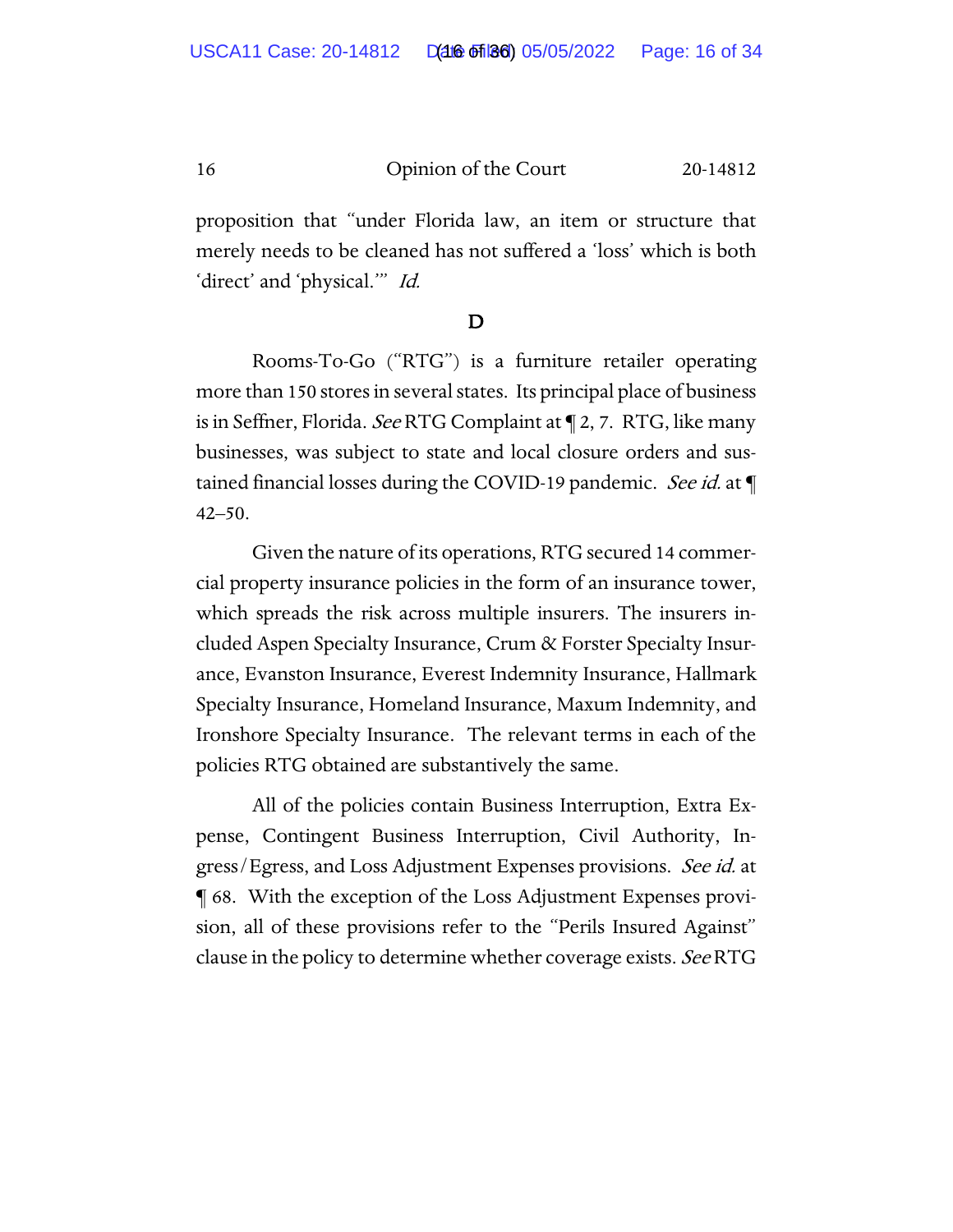Policy, D.E. 1-1, at 16–17, 20–21. The "Perils Insured Against" clause states:

This policy Insures against all risks of *direct physical* loss of or damage to property described herein including general average, salvage, and all other charges on shipments covered hereunder; except as hereafter excluded.

Id. at 24 (emphasis added).

The Loss Adjustment Expenses provision reads:

This policy is extended to include expenses incurred by the Insured, or by the Insured's representatives for preparing and certifying details of a claim resulting from a loss which would be payable under this policy. These expenses include fees of professionals engaged to assist the Insured in determining the cause and origin of the loss, the amount of loss sustained, and the amount of loss payable under this policy. This policy shall not cover the expenses of a public adjuster and cost of attorneys.

Id. at 31 (emphasis added). RTG does not contend that this provision—though missing the exact triggering language included in the other provisions—should be analyzed under a different framework. The common interpretative fight, RTG seems to contend, is over what constitutes a "direct physical loss of or damage to" property.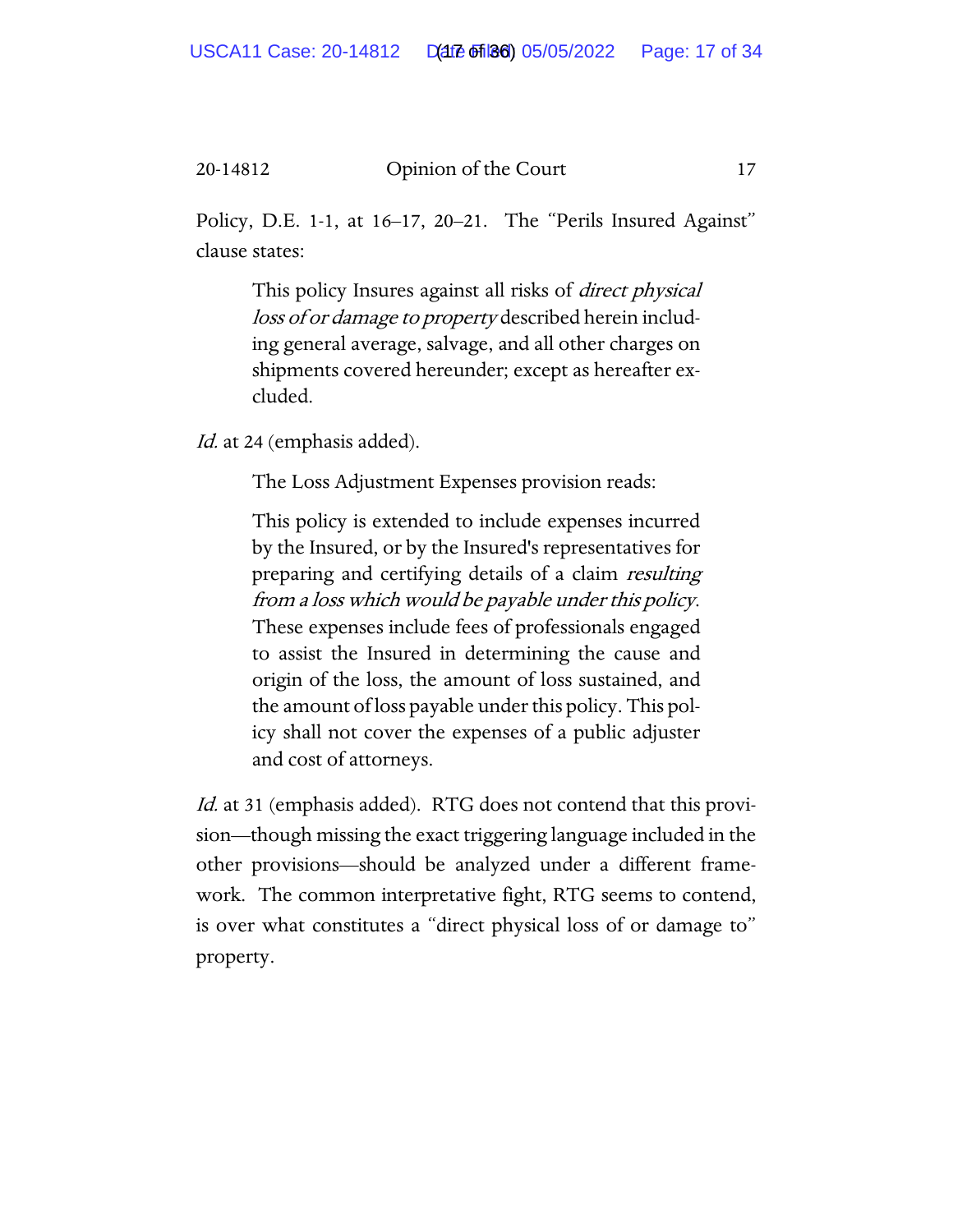Like SA Palm Beach, Emerald Coast, and Rococo, RTG alleged that the COVID-19 closure orders prohibited access to its properties, causing its stores to lose their use and normal function. See RTG Complaint at  $\P$  45–50. RTG claimed that its inability to use or access its properties constituted direct physical loss under the policy. *See id.* at  $\P$  45.

In addition to alleging loss of use, RTG also asserted that COVID-19 itself damaged its properties. Though it did not articulate a "damage theory" in its complaint, RTG alleged—in contrast to its assertion that the closure orders constituted a covered peril under the policies—that the "presence of coronavirus particles" which were "detectable on various types of surfaces" caused "direct physical damage" to its properties. See id. at ¶ 30, 33.

Invoking Rule 12(b)(6), RTG's insurers filed a motion to dismiss. They argued that RTG had only asserted legal conclusions and failed to plead facts that would constitute direct physical loss or damage under the policies.

RTG responded that the closure orders did in fact cause a loss of use of the property within the meaning of the coverage provisions. It also noted that it had expressly alleged the presence of COVID-19 on its properties, which would constitute direct physical loss of or damage triggering coverage under the policy.

The district court was unpersuaded by RTG's arguments and granted the insurers' motion to dismiss. Adopting much of the reasoning of Infinity Exhibits, Inc. v. Certain Underwriters at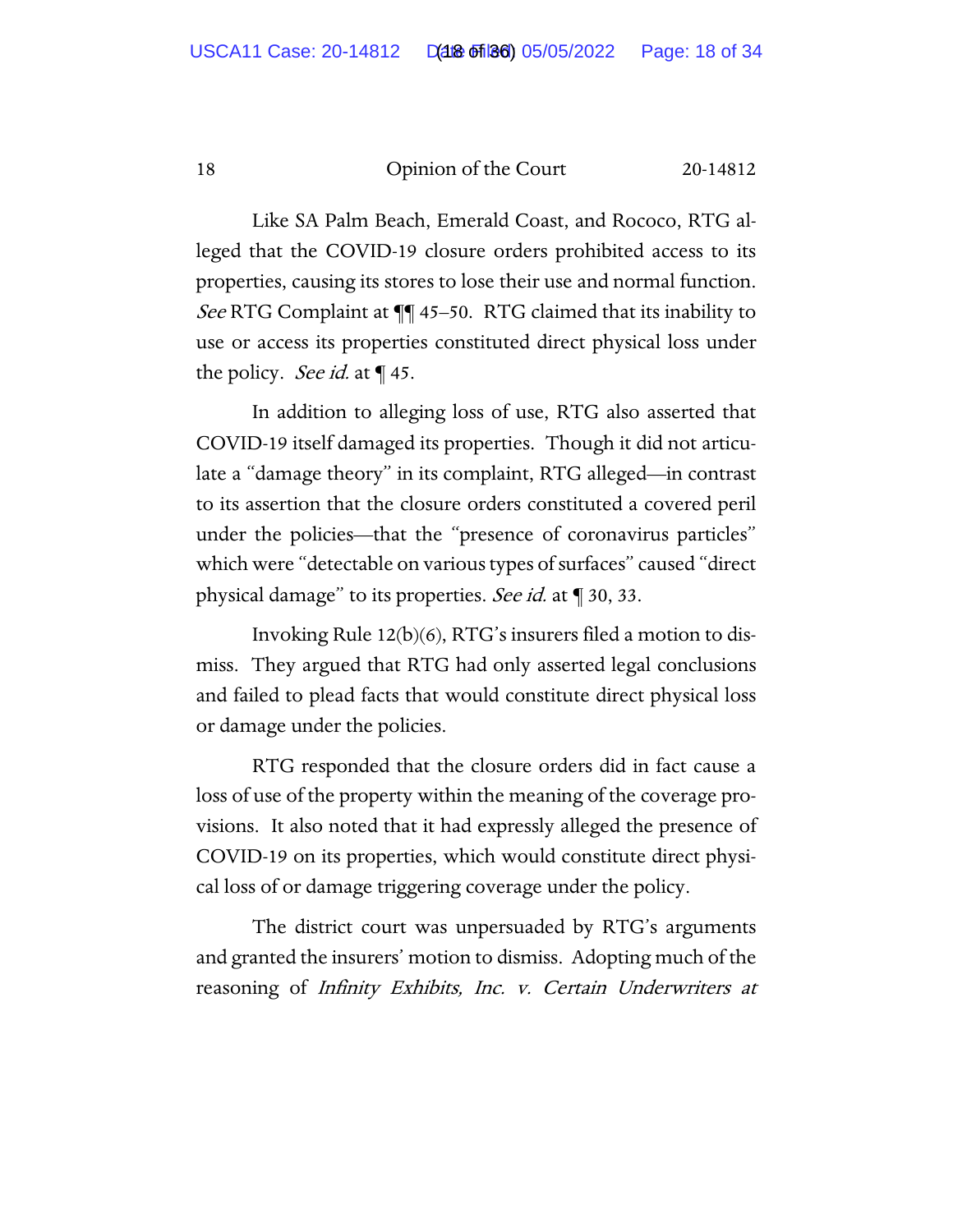Lloyd's London Known as Syndicate PEM 4000, 489 F. Supp. 3d 1303 (M.D. Fla. 2020), the court concluded that economic losses associated with RTG's shutdown due to COVID-19 closure orders did not constitute "physical loss" under Florida law. With regard to RTG's allegation that the properties were damaged by the virus itself, the court concluded—based in part on "common sense" that "COVID-19 is incapable of causing a tangible injury to property" because it is a "virus that harms people, not structures."

## II

In these cases, which are premised on diversity jurisdiction, we must decide whether the district courts correctly forecast and applied Florida law in dismissing the insureds' complaints. Our review is therefore plenary. See Salve Regina Coll. v. Russell, 499 U.S. 225, 231 (1991) ("[A] court of appeals should review *de novo* a district court's determination of state law."); Ellis v. Cartoon Network, Inc., 803 F.3d 1251, 1255 (11th Cir. 2015) ("We review the district court's dismissal of [the] amended complaint under Rule  $12(b)(6)$  de novo[.]").

"To survive a motion to dismiss, a complaint must contain sufficient factual matter, accepted as true, to state a claim to relief that is plausible on its face." Ashcroft v. Iqbal, 556 U.S. 662, 678 (2009) (internal quotation marks omitted). A claim is facially plausible if the plaintiff "pleads factual content that allows the court to draw the reasonable inference that the defendant is liable for the misconduct alleged." *Id.* The plausibility standard, however, "is not akin to a 'probability requirement." *Id.* (citation omitted).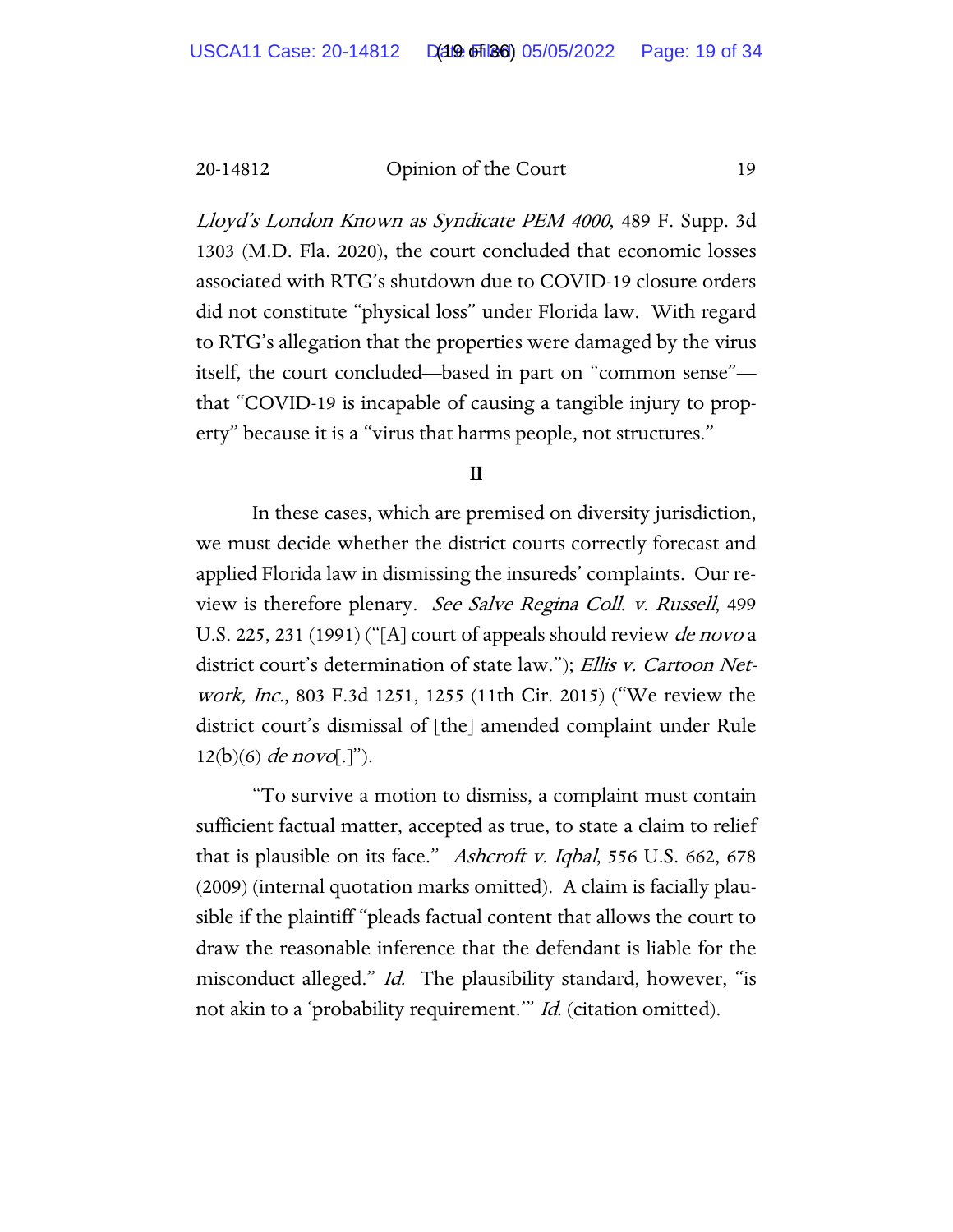#### III

Under Florida law, an insurance policy should be read "as a whole, endeavoring to give every provision its full meaning and operative effect." U.S. Fire Ins. Co. v. J.S.U.B., Inc., 979 So. 2d 871, 877 (Fla. 2007) (citation omitted). If the relevant language is plain and unambiguous, it is interpreted as written. See State Farm Mut. Auto. Ins. Co. v. Menendez, 70 So. 3d 566, 569–70 (Fla. 2011). But if there is an ambiguity, it is construed against the insurer and in favor of coverage. See J.S.U.B., 979 So. 2d at 877.

Language is not ambiguous merely because the policy fails to define a term, or because the parties disagree about its meaning. See Swire Pac. Holdings, Inc. v. Zurich Ins. Co., 845 So. 2d 161, 166 (Fla. 2003). A policy is ambiguous only when "its terms make the contract susceptible to different reasonable interpretations, one resulting in coverage and one resulting in exclusion." *Gulf Tampa* Drydock Co. v. Great Atl. Ins. Co., 757 F.2d 1172, 1174–75 (11th Cir. 1985) (applying Florida law).

As the Florida Supreme Court has explained, an "all-risk policy" does not extend coverage to "every conceivable loss." Sebo v. Am. Home Assurance Co., Inc., 208 So. 3d 694, 696–97 (Fla. 2016) (citation omitted). As a result, "[a]n insured claiming under an allrisk[ ] policy has the burden of proving that the insured property suffered a loss while the policy was in effect." *Empire Pro Resto*ration, Inc. v. Citizens Prop. Ins. Corp., 322 So. 3d 96, 98 (Fla. 4th DCA 2021) (internal quotation marks and citation omitted). See generally Andrew B. Downs & Linda M. Bolduan, 4 Law and Prac.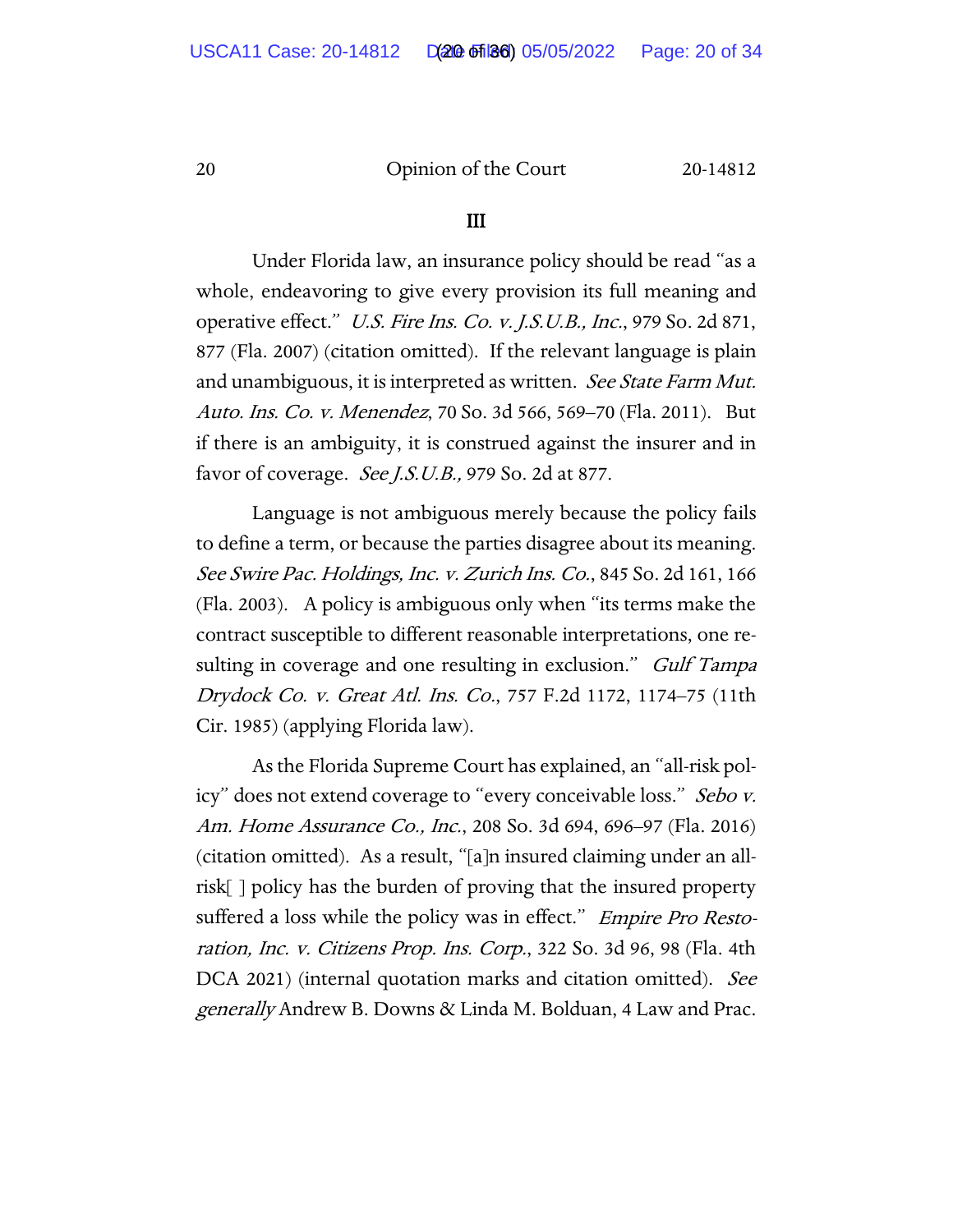of Ins. Coverage Litig. § 52:4 (2021) (explaining that under all-risk policies "all direct physical losses not excluded are covered").

# A

SA Palm Beach, Emerald Coast, and Rococo seek coverage under the Business Income and Extra Expense provisions of their respective policies. Emerald Coast additionally seeks coverage under the Extended Business Income provision of its policy. RTG seeks coverage under the Business Interruption, Extra Expense, Contingent Business Interruption, Civil Authority, Ingress/Egress, and Loss Adjustment Expenses provisions of its policy.

All but one of the provisions referenced above expressly require (on their own or by reference to other policy provisions) that there be "direct physical loss of or damage to" property or "direct physical loss or damage" to property. The one exception is the Loss Adjustment Expenses provision of RTG's policy. But because RTG does not present any distinct arguments about that provision, we consider it together with the other provisions in its policy.

There are no Florida decisions interpreting an all-risk commercial insurance policy providing coverage for "direct physical loss of or damage to" property or "direct physical loss or damage to" property in the context of the COVID-19 pandemic. We have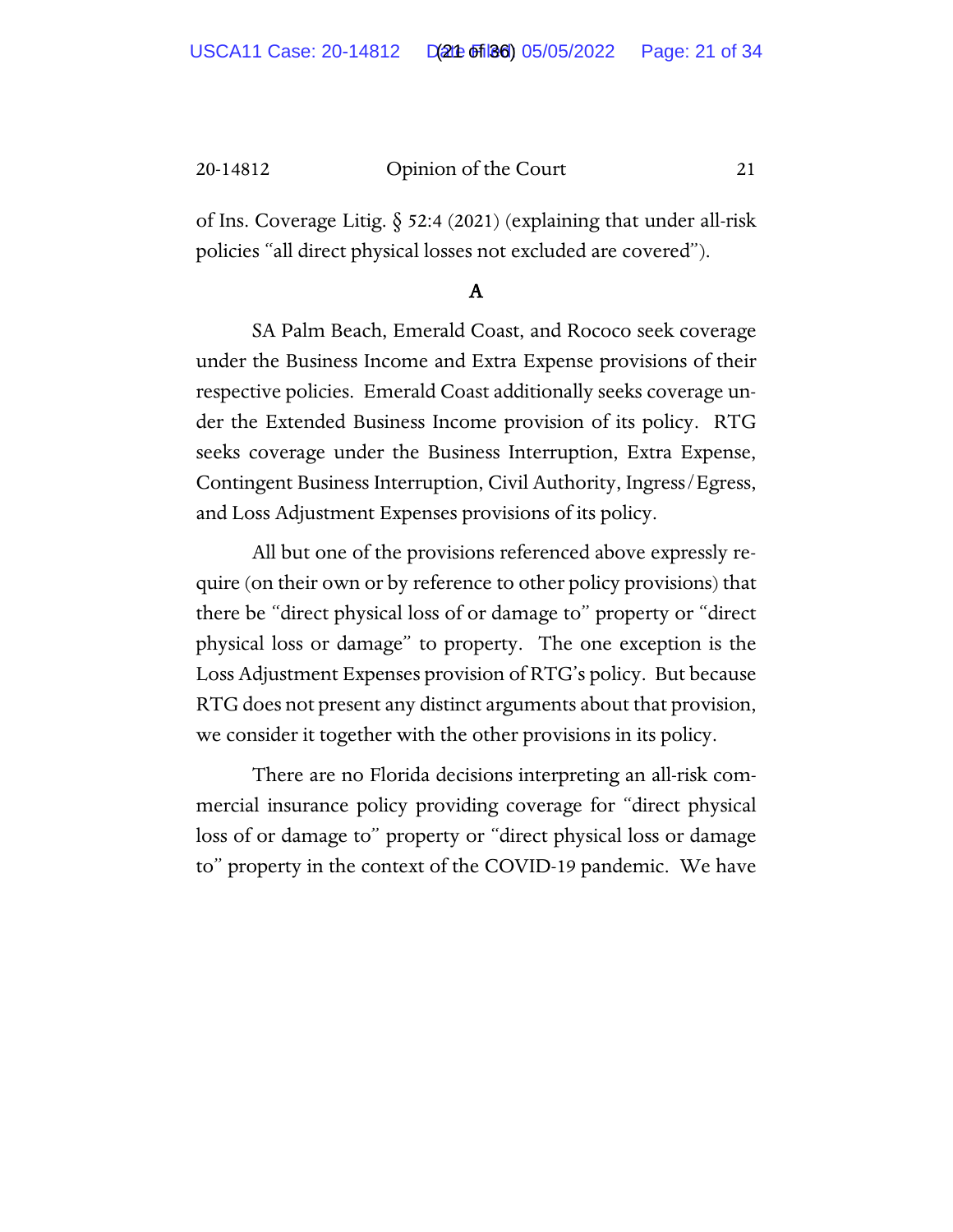not located any such decisions and the parties have not pointed us to any.[4](#page-26-0)

We therefore "consider whatever might lend [us] insight, including relevant state precedents, analogous decisions, considered dicta, scholarly works, and any other reliable data tending convincingly to show how the [Florida Supreme Court] would decide the issue at hand." Guideone Elite Ins. Co. v. Old Cutler Presbyterian Church, Inc., 420 F.3d 1317, 1326 n.5 (11th Cir. 2005) (internal quotation marks and citation omitted). For the reasons which follow,

<sup>4</sup> A Westlaw search yielded a number of Florida cases involving insurance policies with the phrase "physical loss of or damage to." These cases, however, are not very helpful because they involved undisputed tangible harm to the property or dealt with legal issues not present here. See King's Ridge Cmty. Ass'n, Inc. v. Sagamore Ins. Co., 98 So. 3d 74, 75–79 (Fla. 5th DCA 2012) (additional coverage for collapse based on deflection of trusses and drop ceiling at clubhouse); XL Specialty Ins. Co. v. Aircraft Holdings, LLC, 929 So. 2d 578, 579 (Fla. 1st DCA 2006) (attorney-client privilege issue); Nat'l Union Fire Ins. Co. of Pittsburgh v. Texpak Group N.V., 906 So. 2d 300, 301–02 (Fla. 3d DCA 2005) (exception to exclusion); *Gen. Star Indem. Co. v. West Fla. Village* Inn, Inc., 874 So. 2d 26, 28–29 (Fla. 2d DCA 2004) (calculation of deductibles); Edward J. Gerrits, Inc. v. Nat'l Union Fire Ins. Co. of Pittsburgh, 634 So. 2d 712, 713 (Fla. 3d DCA 1994) (indemnification claim by insured); West Am. Ins. Co. v. Chateau La Mer II Homeowners Ass'n, Inc., 622 So. 2d 1105, 1106–08 (Fla. 1st DCA 1993) (collapsed balconies in condominium building); *C.A.B. St.* George v. Harris, 440 So. 2d 62, 63–64 (Fla. 1st DCA 1983) (damage calculation for stolen plane that was returned); Harris v. U.S. Fid. & Guar. Co., 409 So. 2d 1210, 1211 (Fla 1st DCA 1982) (explosion of boat engine).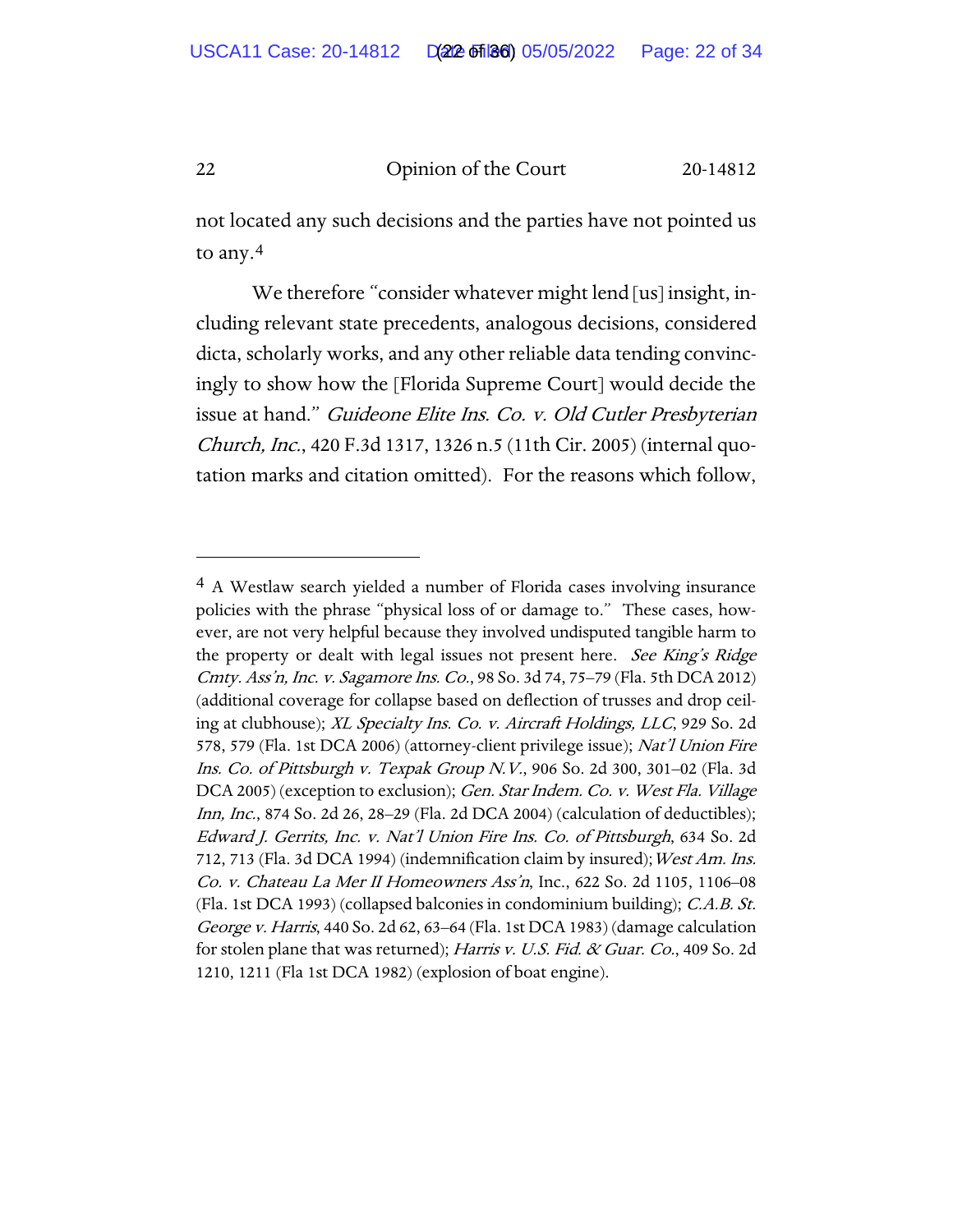we believe that the Florida Supreme Court would hold that, under the allegations in the complaints before us, there is no coverage.

# B

Although there are many different approaches by which federal courts predict state law, see Michael C. Dorf, Prediction and the Rule of Law, 42 UCLA L. Rev. 651, 696–715 (1995), some of our cases employ a presumption to forecast how state courts would decide an unsettled issue. We "presume that [state] courts would adopt the majority view on a legal issue in the absence of indications to the contrary." Bobo v. Tenn. Valley Auth., 855 F.3d 1294, 1304 (11th Cir. 2017) (using this presumption to determine Alabama law). See also Wammock v. Celotex Corp., 835 F.2d 818, 820 (11th Cir. 1988) (using this presumption to determine Georgia law); Hensley v. E.R. Carpenter Co., 633 F.2d 1106, 1109 (5th Cir. Unit A 1980) (using this presumption to determine Mississippi law).[5](#page-26-0)

The majority view, as set out in a leading insurance treatise, is that a phrase like "physical loss of or damage to" requires a tangible alteration to the covered property:

<sup>&</sup>lt;sup>5</sup> The case relied upon by *Hensley* did not use the term "presumption," but merely noted that our view of Mississippi law was "in agreement with the general body of UCC law[.]" United States v. Southeast Miss. Livestock Famers Ass'n, 619 F.2d 435, 439 (5th Cir. 1980). Nevertheless, what started out as general agreement or consistency with the majority view has now become a presumption that state courts will align themselves with the majority position, absent contrary indications.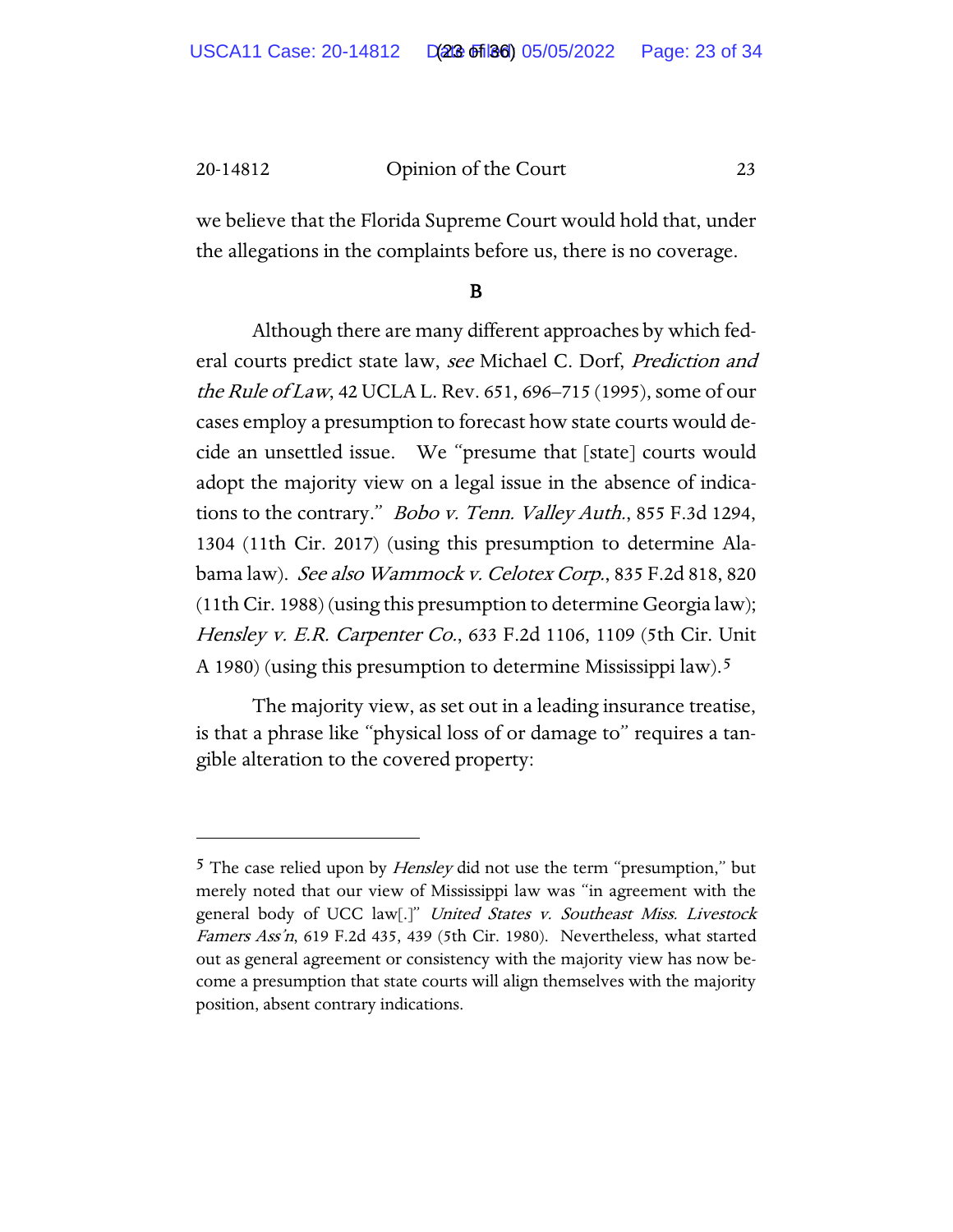The requirement that the loss be "physical," given the ordinary definition of that term, is widely held to exclude alleged losses that are intangible or incorporeal and, thereby, to preclude any claim against the property insurer when the insured merely suffers a detrimental economic impact unaccompanied by a distinct, demonstrable, physical alteration of the property.

Steven Plitt et al., 10A Couch on Insurance § 148:46 (3rd ed. & Dec. 2021 update) (footnotes omitted).

As far as we can tell, every federal and state appellate court that has decided the meaning of "physical loss of or damage to" property (or similar language) in the context of the COVID-19 pandemic has come to the same conclusion and held that some tangible alteration of the property is required. There is therefore no coverage for loss of use based on intangible and incorporeal harm to the property due to COVID-19 and the closure orders that were issued by state and local authorities even though the property was rendered temporarily unsuitable for its intended use. See Uncork  $\alpha$  Create LLC v. Cincinnati Ins. Co., 27 F.4th 926, 930–34 (4th Cir. 2022) (West Virginia law); Q Clothier New Orleans, LLC v. Twin City Fire Ins. Co., 29 F.4th 252, 257–61 (5th Cir. 2022) (Louisiana law); Terry Black's Barbecue, LLC v. State Auto. Mut. Ins. Co., 22 F.4th 450, 455–59 (5th Cir. 2022) (Texas law); Brown Jug, Inc. v. Cincinnati Ins. Co., 27 F.4th 398, 402–05 (6th Cir. 2022) (Michigan law); Estes v. Cincinnati Ins. Co., 23 F.4th 695, 699–702 (6th Cir. 2022) (Kentucky law); *East Coast Ent. of Durham, LLC v. Houston*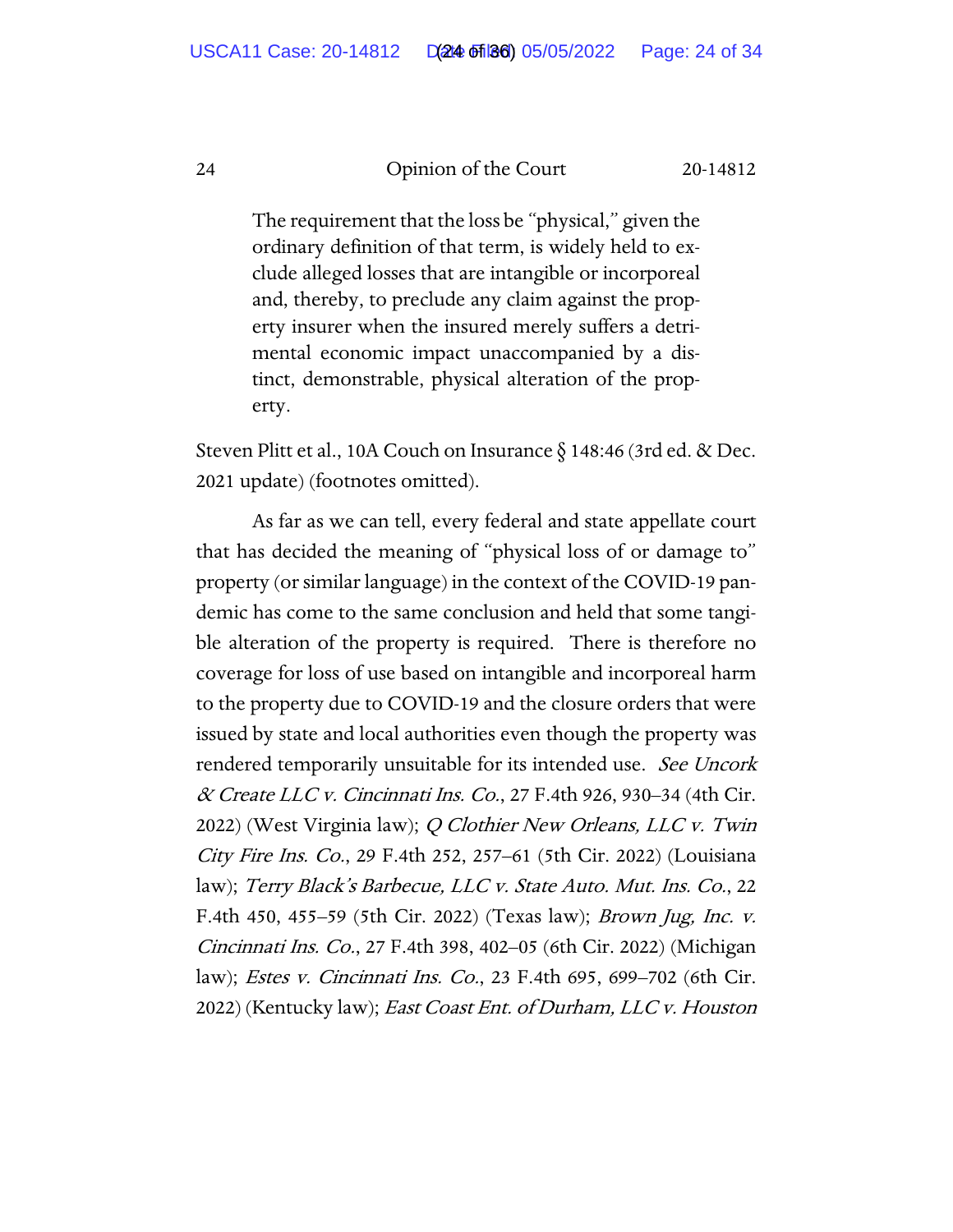*Cas. Co.*, \_\_\_\_ F.4th \_\_\_\_, 2022 WL 1086377, at  $\star$ 2<sup>- $\star$ </sup>3 (7th Cir. Apr. 12, 2022) (Illinois law); Monday Rest. LLC v. Intrepid Ins.  $Co$ ,  $\_\_$ F.4th \_\_\_, 2022 WL 1194000, at  $\star$ 1- $\star$ 2 (8th Cir. Apr. 26, 2022) (Missouri law); 10012 Holdings, Inc. v. Sentinel Ins. Co., Ltd., 21 F.4th 216, 220–23 (2d Cir. 2021) (New York law); Santo's Italian Café LLC v. Acuity Ins. Co., 15 F.4th 398, 400–06 (6th Cir. 2021) (Ohio law); Sandy Point Dental, P.C. v. Cincinnati Ins. Co., 20 F.4th 327, 334– 37 (7th Cir. 2021) (Illinois law); Crescent Plaza Hotel Owner, L.P. v. Zurich Am. Ins. Co., 20 F.4th 303, 308 (7th Cir. 2021) (Illinois law); Oral Surgeons, P.C. v. Cincinnati Ins. Co., 2 F.4th 1141, 1144– 45 (8th Cir. 2021) (Iowa law); Mudpie, Inc. v. Travelers Cas. Ins. Co. of Am., 15 F.4th 885, 891–93 (9th Cir. 2021) (California law); Goodwill Indus. v. Phil. Indem. Ins. Co., 21 F.4th 704, 710–12 (10th Cir. 2021) (Oklahoma law); Gilreath Fam. & Cosmetic Dentistry, Inc. v. Cincinnati Ins. Co., 2021 WL 3870697, at \*2 (11th Cir. Aug. 31, 2021) (Georgia law); Wakonda Club v. Selective Ins. Co. of Am., N.W.2d 3022 WL 1194012, at \*3–\*7 (lowa Apr. 22, 2022) (Iowa law); Verveine Corp. v. Strathmore Ins. Co., \_\_\_ N.E.3d \_\_\_, 2022 WL 1180061, at \*5–\*7 (Mass. Apr. 21, 2022) (Massachusetts law); Ind. Repertory Theatre v. Cincinnati Cas. Co., 180 N.E.3d 403, 408–11 (Ind. Ct. App. 2022) (Indiana law); Sweet Berry Café, Inc. v. Society Ins., Inc., \_\_\_ N.E.3d \_\_\_, 2022 WL 780847, at  $\star$ 6– $\star$ 11 (Ill. App. Ct. Mar. 15, 2022) (Illinois law); *Gavrilides Mgmt.* Co., LLC v. Mich. Ins. Co., \_\_\_ N.W.2d \_\_\_, 2022 WL 301555, at  $*4-*6$  (Mich. Ct. App. Feb. 1, 2022) (Michigan law); Sanzo Ent., LLC v. Erie Ins. Exch., 182 N.E.3d 393, 401–06 (Ohio Ct. App. 2021)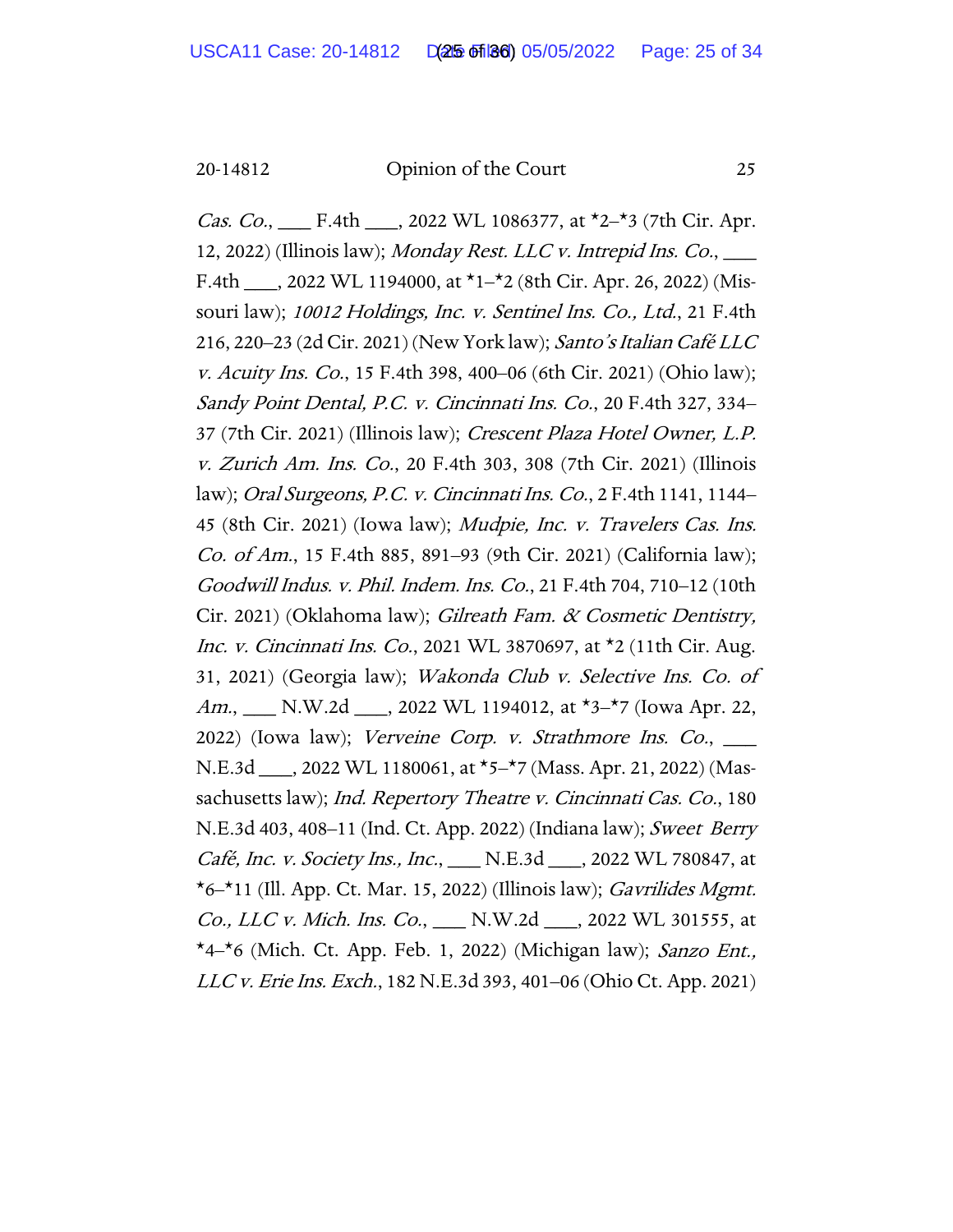(Ohio law); *Inns-by-the-Sea v. Cal. Mut. Ins. Co.*, 71 Cal. App. 5th 688, 698–712 (4th Dist., Div. 1 2021) (California law).[6](#page-26-0)

There are no indications suggesting that the Florida Supreme Court would reject the majority view. We therefore presume that Florida would adopt the majority position. See Bobo, 855 F.3d at 1304.

# C

As an independent matter, we conclude that the majority position is legally sound under Florida law. Indeed, the two Florida cases that shed some light on the phrase "physical loss of or damage to" property—Homeowners Choice Prop. & Cas. v. Maspons, 211

 $6$  The majority view is not unanimous, as a number of district courts and state trial courts have held that tangible injury to covered property is not necessary under policy provisions identical or similar to the ones at issue here. See, e.g., In re Soc'y Ins. Co. COVID-19 Bus. Interruption Prot. Ins. Litig., 521 F. Supp. 3d 729, 738–43 (N.D. Ill. 2021) (Illinois law); Elegant Massage, LLC v. State Farm Mut. Auto. Ins. Co., 506 F. Supp. 3d 360, 372–376 (E.D. Va. 2020) (Virginia law); Urogynecology Specialist of Fla. LLC v. Sentinel Ins. Co., 489 F.Supp. 3d 1297, 1301–03 (M.D. Fla. 2020) (Florida law); Studio 417, Inc. v. Cincinnati Ins. Co., 478 F. Supp. 3d 794, 800–03 (W.D. Mo. 2020) (Missouri law); Cherokee Nation v. Lexington Ins. Co., 2021 WL 506271, at \*3-\*6 (Okla. Dist. Ct. Jan. 28, 2021) (Oklahoma law). Accord Mitchell F. Dolin et al., Bus. & Com. Litig. Fed. Cts. § 107:37 (5th ed. & Dec. 2021 update) ("Various courts have found that a structural change in covered property is not required. [...] Some courts have suggested that the change in property must be 'permanent' or 'structural' to qualify as 'damage.' That approach seems problematic as it would remove coverage for commonly covered non-structural damage, like graffiti or vandalism.") (footnotes omitted).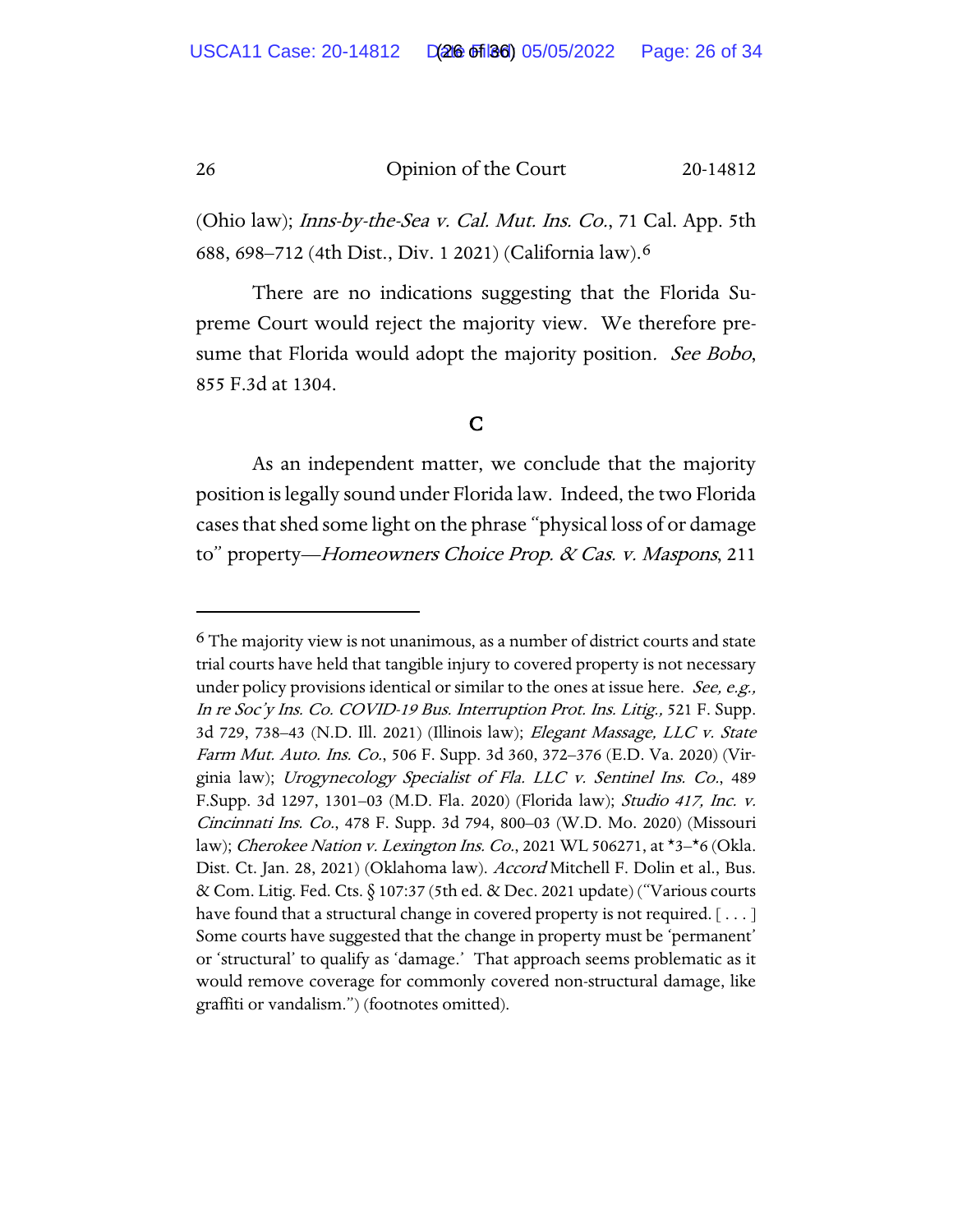So. 3d 1067 (Fla. 3d DCA 2017), and Azalea, Ltd. v. Am. States Ins. Co., 656 So. 2d 600 (Fla. 1st DCA 1995)—are consistent with the majority position (or at the very least not inconsistent with that position).

In Maspons, the insurer appealed a trial court order holding it responsible for the cost of tearing out and replacing a concrete slab to make a repair on a broken drain pipe in the insureds' home. See 211 So. 3d at 1068. The policy insured against "risk of direct loss to property . . . only if that loss is a physical loss to property." Id. at 1069 (emphasis omitted). The Third District, relying on Black's Law Dictionary, explained that "[a] 'loss' is the diminution of value of something, and in this case, the 'something' is the insureds' . . . property. 'Direct' and 'physical' modify loss and impose the requirement that the damage be actual." *Id.* at 1069 (citation omitted).[7](#page-26-0)

Though it ultimately ruled in favor of the insurer based on other language in the policy, the Third District held in Maspons that the "failure of the drain pipe to perform its function

<span id="page-26-0"></span><sup>&</sup>lt;sup>7</sup> Our own dictionary searches for the words "loss" and "damage" have yielded definitions of a kindred timbre. "Loss" means "[p]erdition, ruin, destruction," Shorter Oxford English Dictionary 1638 (5th ed. 2002), or "[d]estruction," American Heritage Dictionary of the English Language 1034 (4th ed. 2009). "Damage" means "[h]arm done to a thing or (less usually . . . ) person: esp. physical injury impairing value or usefulness," Shorter Oxford English Dictionary at 596, or "[h]arm or injury to property or to a person, resulting in loss of value or the impairment of usefulness," American Heritage Dictionary of the English Language at 458.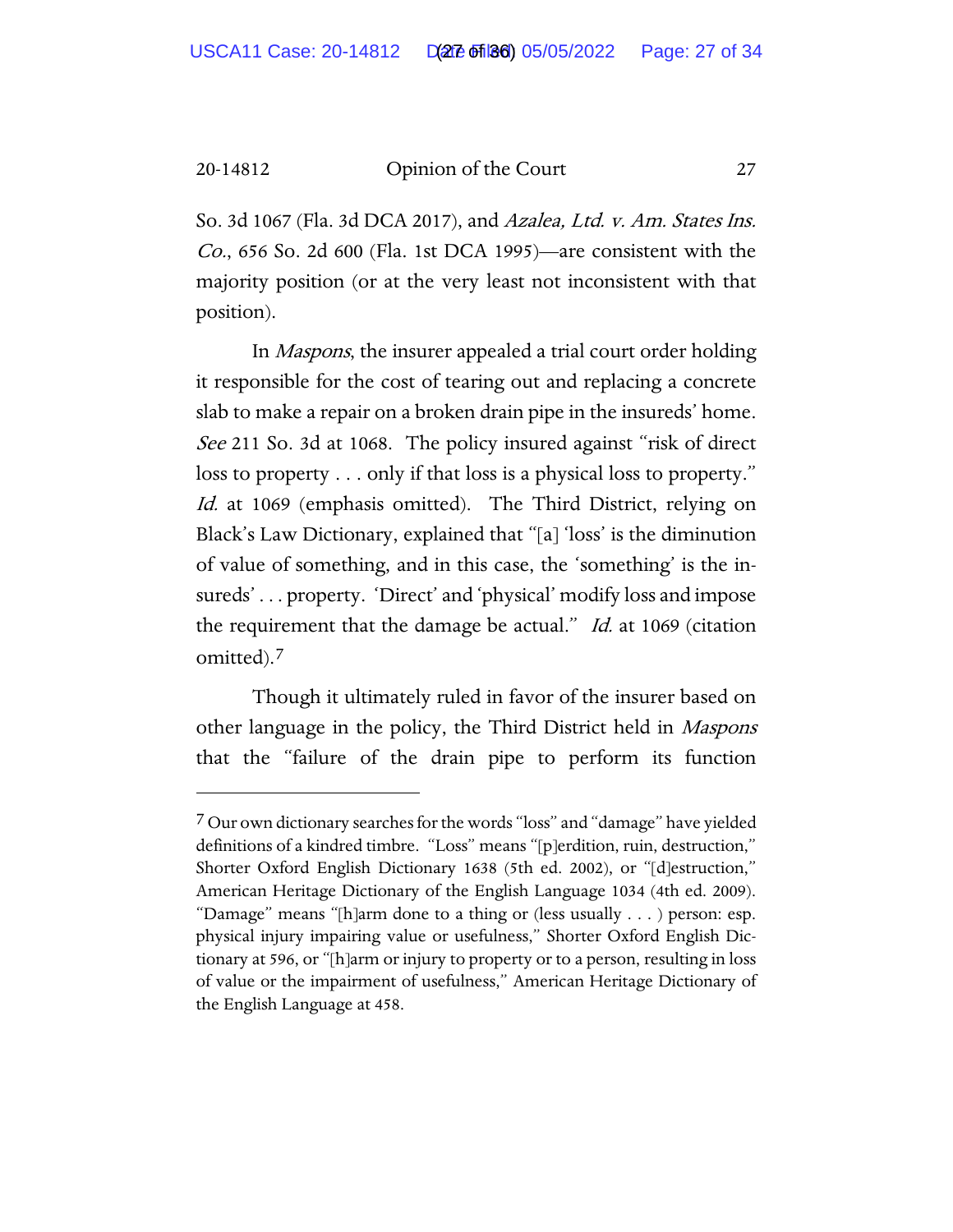constituted a 'direct' and 'physical' loss to the property within the meaning of the policy." *Id.* at 1068–69. But that failure was the result of a physical "break"—tangible harm—which would require "repair" to restore functionality. *Id.* at 1068.

Though the language in *Maspons* came from a homeowner's policy rather than a commercial insurance policy and is not identical to the language in the policies before us, it is sufficiently similar to make that case informative. See id. at 1068. And because Maspons explains that direct and physical loss requires that damage be actual, see id. at 1069, it does not help the insureds here. Moreover, *Maspons* involved tangible harm to the covered property, i.e., a physical break in the drain pipe, and such harm is missing here. See also Vazquez v. Citizens Prop. Ins. Corp., 304 So. 3d 1280, 1284–85 (Fla. 3d DCA 2020) (applying Maspons in a case where water intrusion damaged some ceramic tiles and a kitchen cabinet in the insured's home).

In Azalea, the insured operated a mobile home park with its own sewage treatment facility on site. *See* 656 So. 2d at 600. Vandals dumped an unknown substance into the sewage treatment facility, causing the destruction of a bacteria colony that was an integral part of the sewage treatment process. See id. at 601. The insured then sought to recover under a provision in its commercial insurance policy for "direct physical loss of or damage to" property at the covered premises. See id. at 600–01.

The trial court ruled in favor of the insurer, but the First District reversed. The "bacteria colony [was] an integral part of the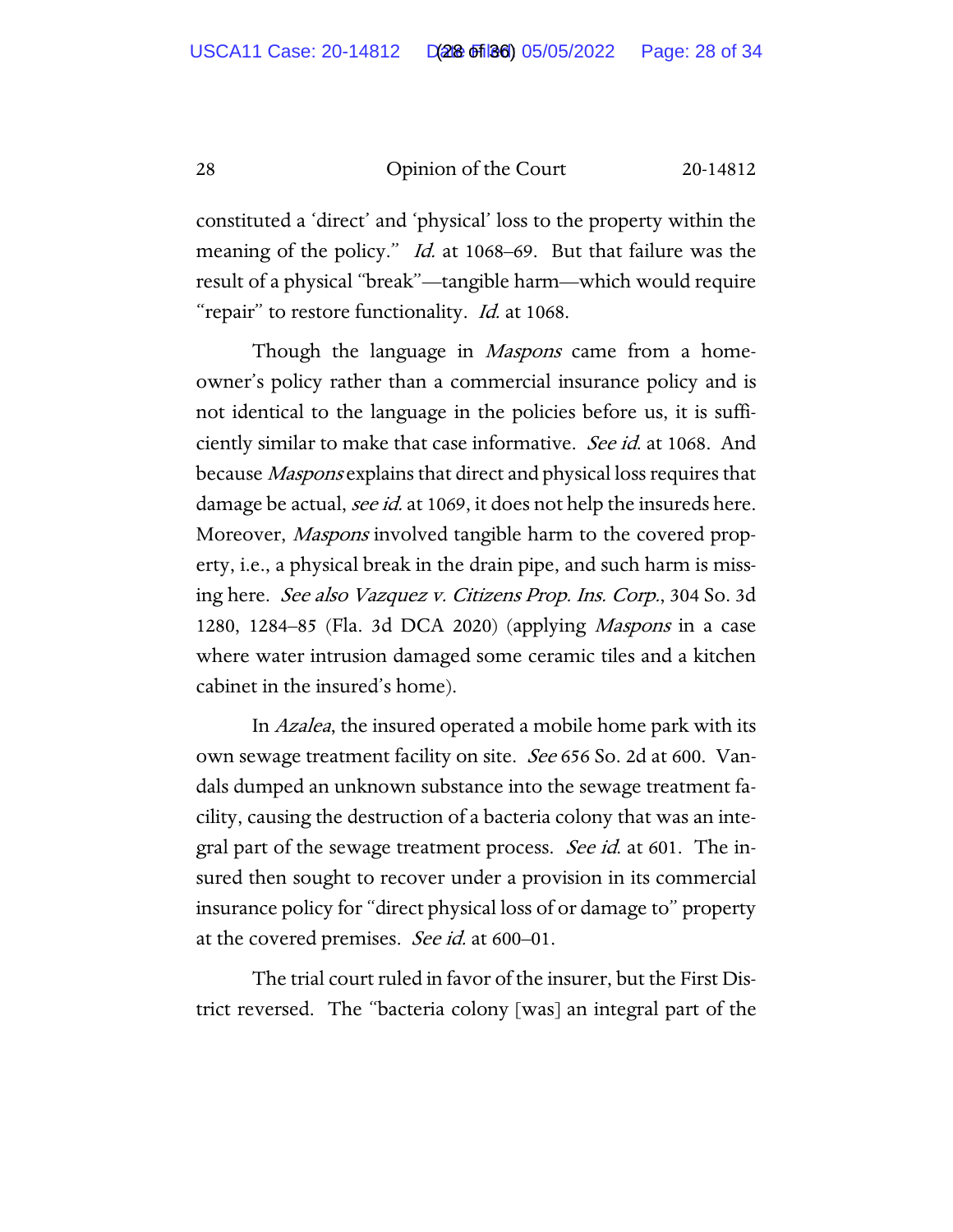sewage treatment facility" and was "specifically attached to and became part of the treatment facility structure." *Id.* at 602. As a result, there was a "tangible injury to the physical structure" because the unknown "substance actually covered and adhered to the interior of the structure causing destruction of the bacteria colony which was an integral part of the covered facility." Id. (emphasis added). The First District emphasized the amount of work that was done to restore the sewage treatment facility back to working order, including "hand chiseling . . . [the] chemical residue" from the structure. *See id.* at 601.

Azalea, which aligns with the majority view, also does little to help the insureds here. See id. That is because Azalea, like Maspons, dealt with tangible harm to the covered property, i.e., the destruction of the bacteria colony which had physically become part of the sewage treatment facility. See id.

Our unpublished decision in Mama Jo's , which involved the application of Florida law, also cuts against the insureds' argument that "direct physical loss of or damage to" property does not require actual, tangible, structural, or concrete harm to property but merely demands that the property no longer be suitable for its intended use. See 823 F. App'x at 878–79. In Mama Jo's, dust and debris from a nearby road construction project migrated into the insured's restaurant. The restaurant stayed open during the construction project, and staff performed daily cleaning, but customer traffic decreased. See id. at 871–72. The insured made two claims under its commercial all-risk policy—one for cleaning and painting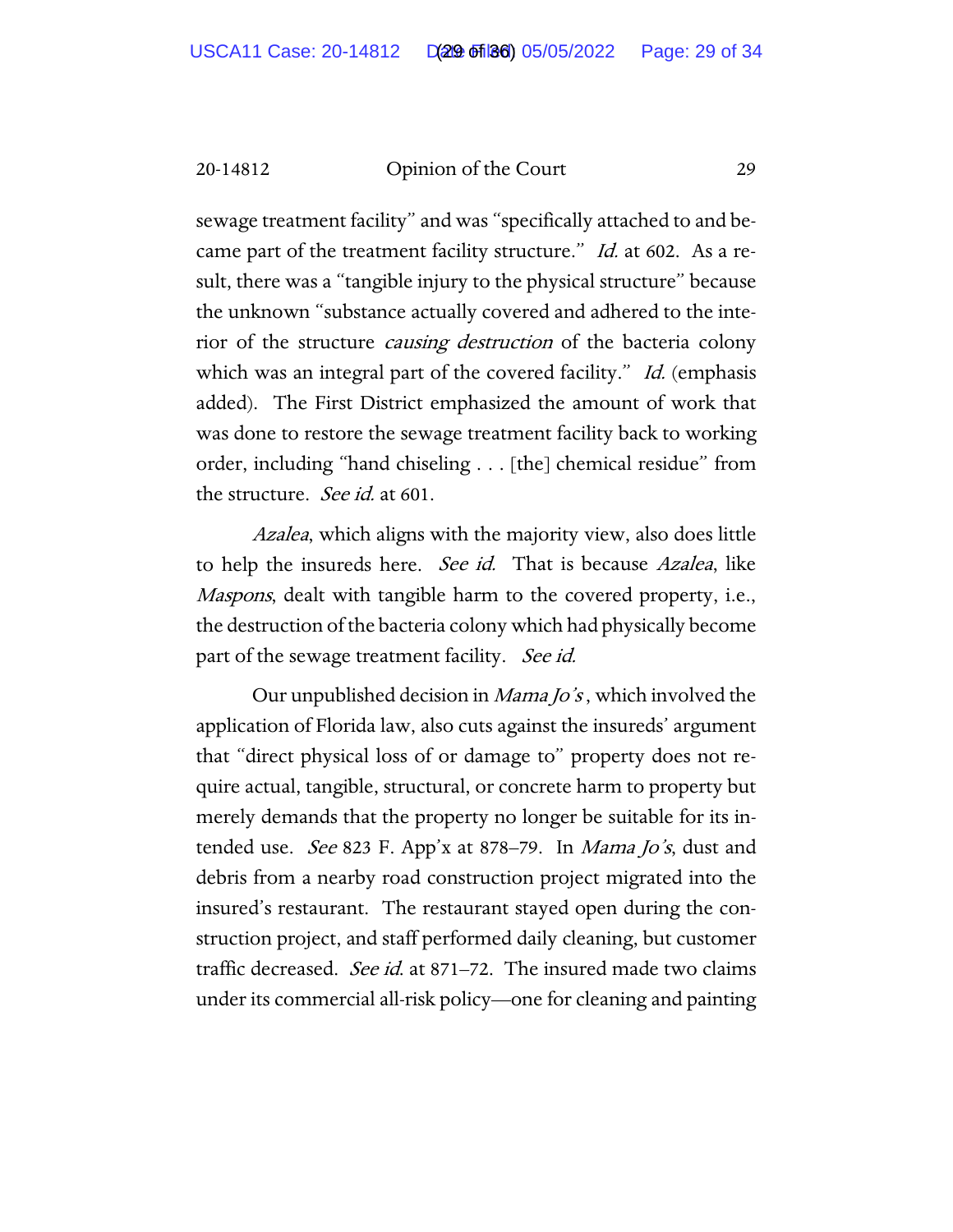expenses under the Building and Personal Property Coverage provision, which covered "direct physical loss of or damage to covered property" from any covered cause of loss (including "direct physical loss"); and another under the Business Income Loss provision, which required that the "suspension" of operations be "caused by direct physical loss of or damage to" the property. See id. at 879.

Applying Florida law, and relying on *Maspons*, we held that the district court had correctly granted summary judgment to the insurer on both claims. See id. at 878–79. With respect to the cleaning and painting claim, we said that "under Florida law, an item or structure that merely needs to be cleaned has not suffered a 'loss' which is both 'direct' and 'physical.'" Id. at 879 (citing Maspons, 211 So. 3d at 1069). As for the lost income claim, the insured did not "put forward any . . . evidence that it suffered a direct physical loss of or damage to its property during the policy period." Id.

We conclude that *Mama Jo's* provides a correct statement of Florida law in accord with the majority view and therefore find it persuasive. Like the dust and debris in Mama Jo's, COVID-19 did not cause any material alteration of the insureds' properties. See id. It did require that the properties be cleaned to eliminate the particles of the virus, but as *Mama Jo's* explains, that does not constitute a "physical loss of or damage to" the properties. See id.

# D

 The Business Income, Business Interruption, and/or Extra Expense provisions of the SA Palm Beach, Emerald Coast, Rococo,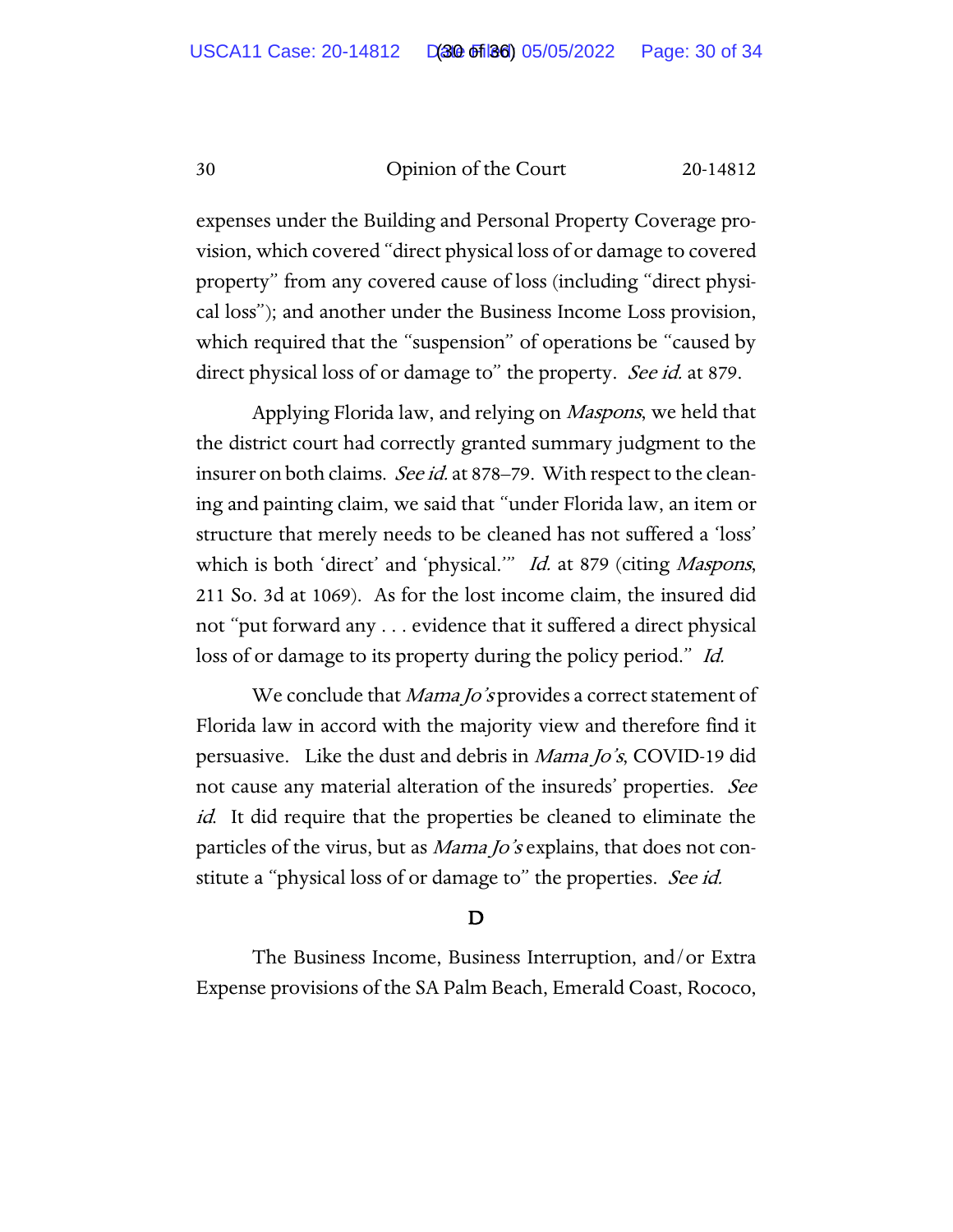and RTG policies, and the Extended Business Income provision of the Rococo policy, all require that there be a "suspension" or "interruption" of operations and cover certain expenses and losses during the period in which the covered property is "repaired," "rebuilt," or "replaced." *See* SA Palm Beach Policy at 68; Emerald Coast Policy at 68; Rococo Policy at 98; RTG Policy at 20. With regards to the provisions containing such language, there is another reason why coverage does not exist for losses caused by COVID-19.

Here's how the Fourth Circuit put it in a similar case:

The need to repair, rebuild, replace, or expend time securing a new, permanent property is a pre-condition for coverage of lost business income and other expenses. Any alternative meaning of the terms "physical loss" or "physical damage" that does not require a material alteration to the property would render meaningless this pre-condition to coverage for business income loss. [ . . . ] Here, neither the closure order nor the COVID-19 virus caused present or impending material destruction or material harm that physically altered the covered property requiring repairs or replacement so that they could be used as intended. Thus, . . . the policy's coverage for business income loss and other expenses does not apply to [an insured's] claim for financial losses in the absence of any material destruction or material harm to its covered premises.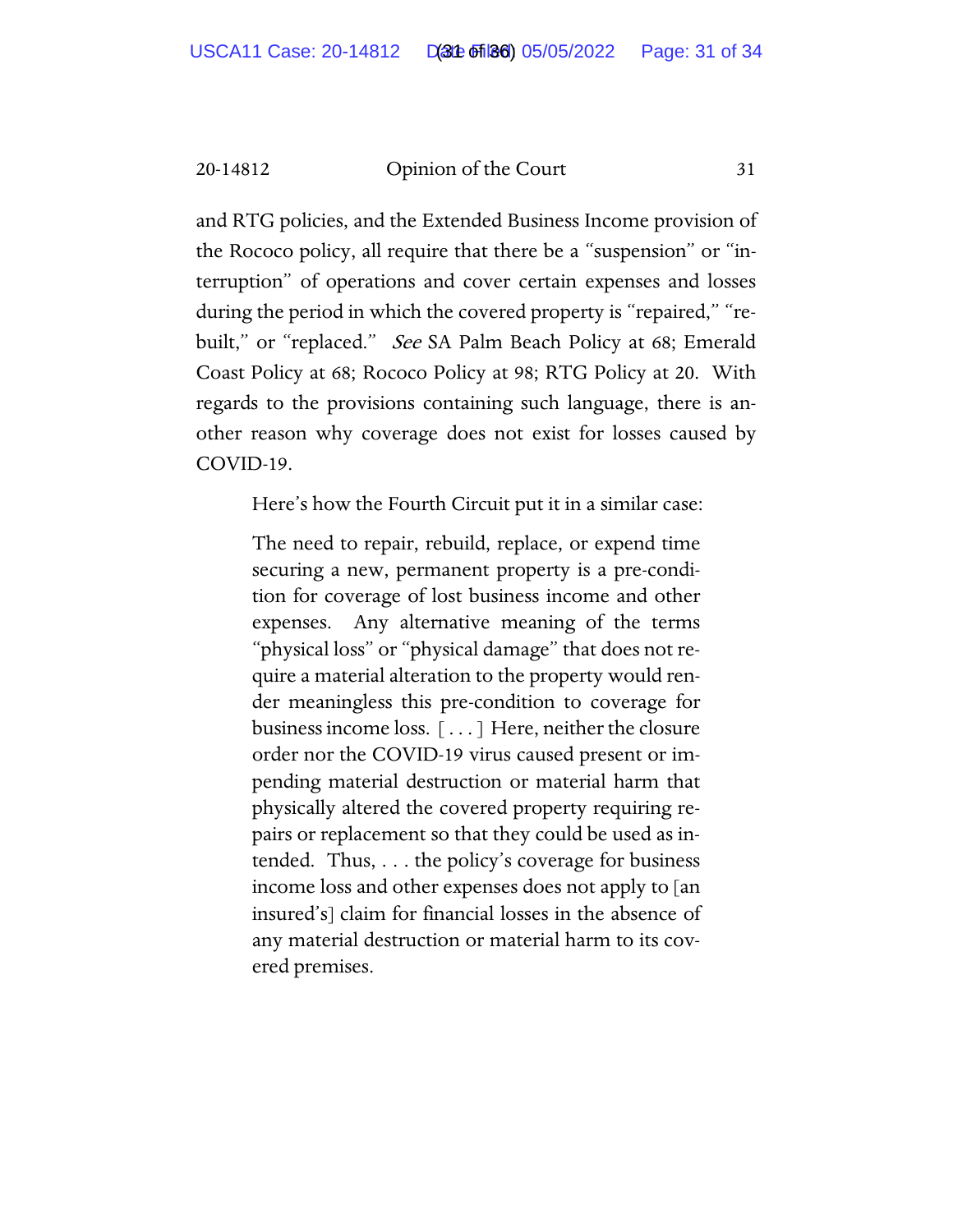Uncork  $\alpha$  Create, 27 F.4th at 932–33 (internal footnotes omitted). See also Town Kitchen LLC v. Certain Underwriters at Lloyd's, London, 522 F. Supp. 3d 1216, 1222 (S.D. Fla. 2021) ("[T]he key difference between the Plaintiff's loss of use theory and something clearly covered—like a hurricane—is that the property did not change. The world around it did. And for the property to be useable again, no repair or change can be made to the property—the world must change."). We find this reasoning persuasive and follow it here.

E

RTG and Rococo also argue that their complaints alleged that COVID-19 itself actually damaged their properties. RTG alleged that "the presence of coronavirus particles caused . . . direct physical damage" to its property. See RTG Complaint at ¶ 33. Rococo alleged more generally that the "presence of COVID-19 caused direct physical . . . damage to the covered premises" and "damage[ed] the property." *See* Rococo Complaint at  $\P$  44. Because they affirmatively pled that COVID-19 damaged their properties, RTG and Rococo maintain that—even under the majority view—their claims should survive a motion to dismiss.

For its part, RTG did in fact assert that COVID-19 damaged its property, but it also set out more specific details concerning this general claim. It alleged that "coronavirus particles" caused the damage, and that those particles were "detectable on various types of surfaces." RTG Complaint at ¶ 30, 33. These specific allegations of what the "physical damage" consisted of govern over the general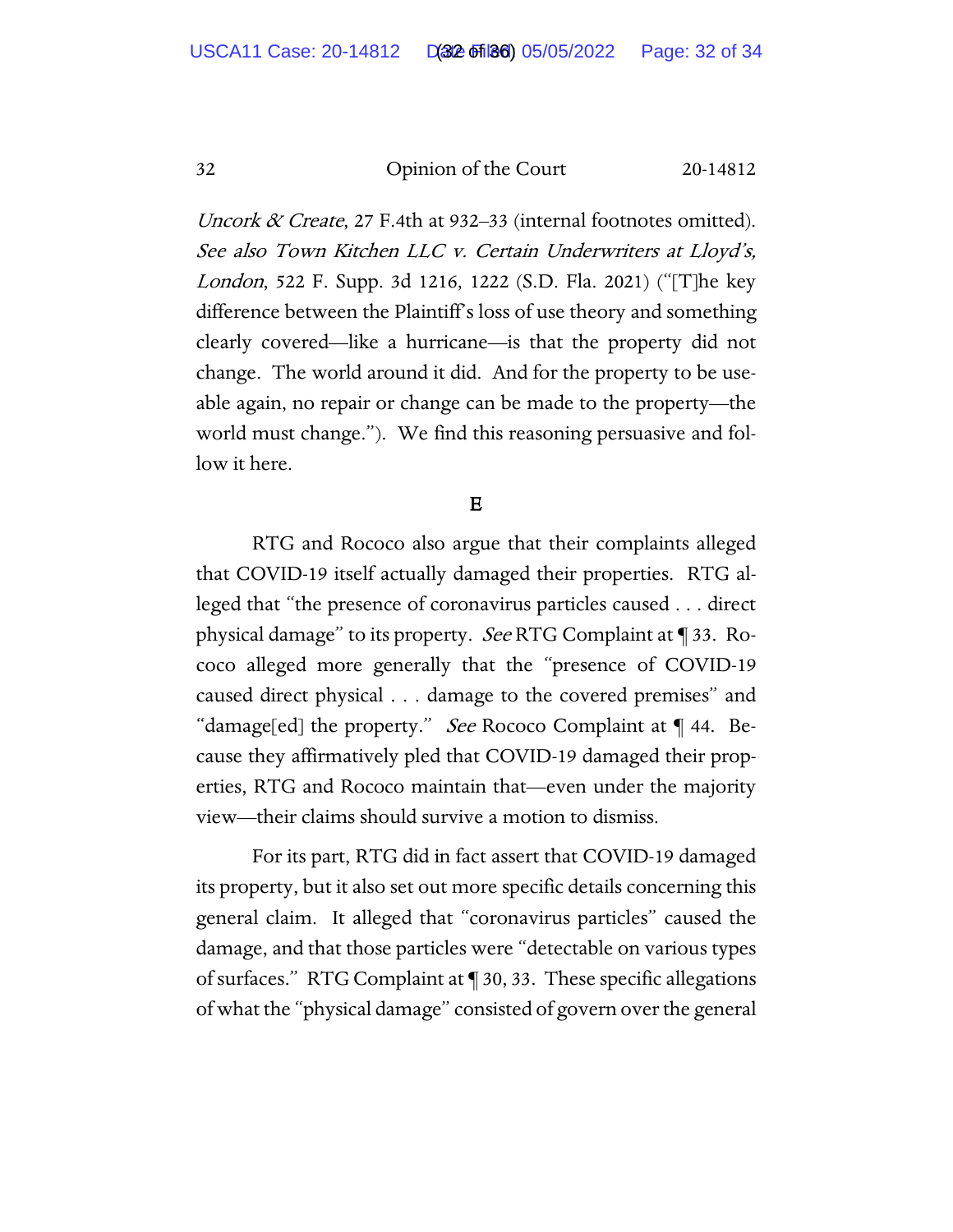allegation that there was "physical damage." As we have explained, taking the allegations of a "complaint as true does not require us to ignore specific factual details of the pleading in favor of general or conclusory allegations[.]" Griffin Indus., Inc. v. Irvin, 496 F.3d 1189, 1205–06 (11th Cir. 2007).

We know from *Mama Jo's*, which we find persuasive, that under Florida law "an item or structure that merely needs to be cleaned has not suffered a 'loss' which is both 'direct' and 'physical.'" 823 F. App'x at 879. In other words, surfaces not tangibly altered or harmed can be cleaned without requiring repair. RTG's need to clean or disinfect stores to get rid of COVID-19 does not constitute direct physical loss or damage under Florida law.

In its brief, Rococo argues that "the particles of COVID-19 structurally alter property surfaces and ambient air in a manner that causes loss and damage by rendering affected premises dangerous to human health." Rococo Br. at 31. But this allegation appears nowhere in its complaint. In fact, the complaint does not even distinguish between loss and damage, and instead generally alleges that COVID-19 "caused direct physical loss of and/or damage to the covered premises" without providing any details. See Rococo Complaint at ¶ 44. A plaintiff must "provide the grounds of his entitlement to relief" in order to give the defendant fair notice of its claim, see Bell Atl. Corp. v. Twombly, 550 U.S. 544, 555 (2007) (internal quotation marks omitted and alteration adopted), and here we do not think that Rococo's bare allegation that COVID-19 caused direct physical damage fulfills this obligation.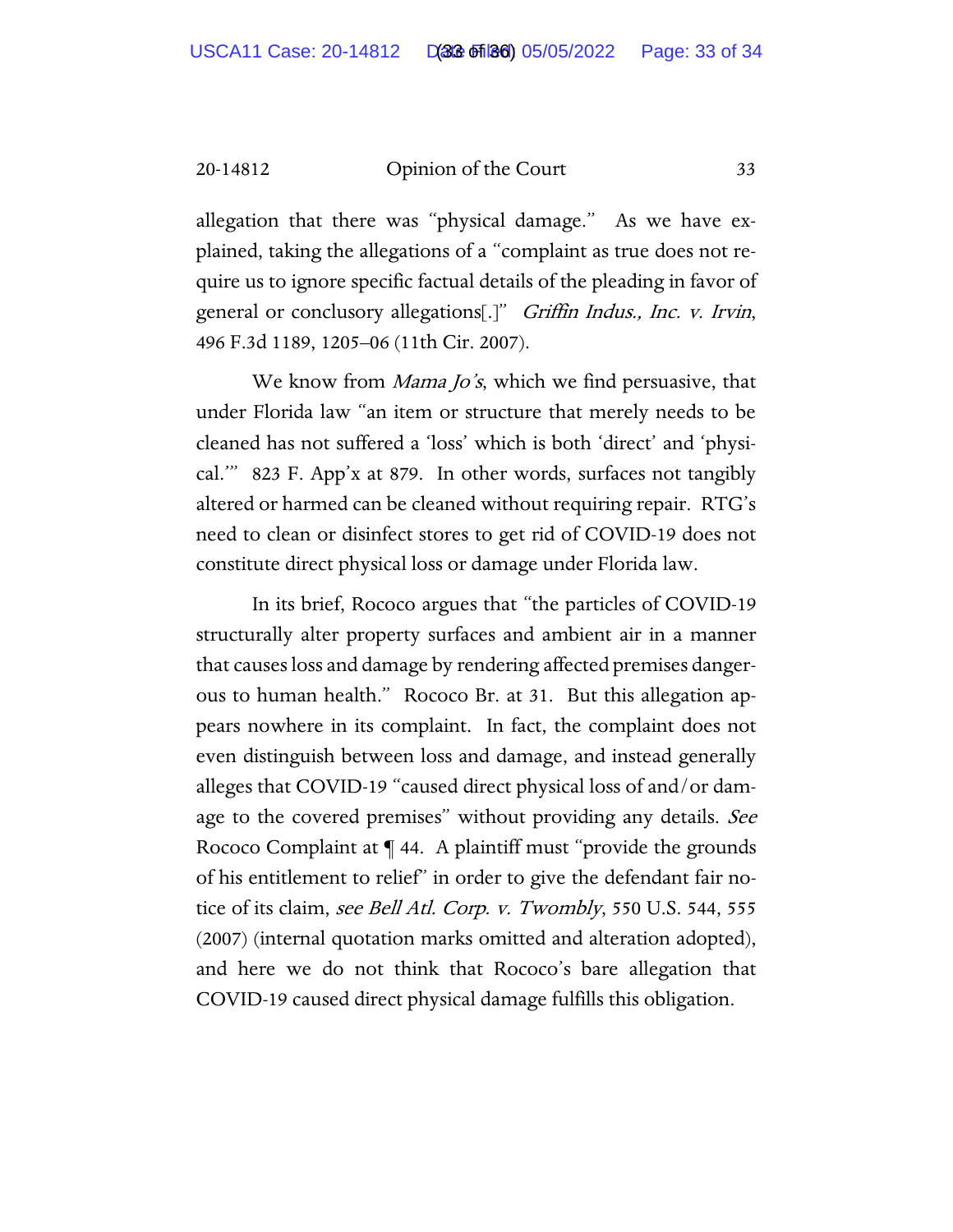#### IV

We now turn to one claim based on a policy provision which does not contain the language "direct physical loss of or damage to" property or "direct physical loss or damage to" property. That claim is the Spoilage provision claim made by Emerald Coast.

As the parties correctly note, the district court did not address this claim in its order of dismissal. We believe the best course of action is to remand the case so that the district court can decide, in the first instance, whether this claim survives Aspen's motion to dismiss. See, e.g., F.D.I.C. v. N. Savannah Props., LLC, 686 F.3d 1254, 1261 (11th Cir. 2012). We therefore vacate in part the dismissal of Emerald Coast's complaint and send the case back for a ruling on the claim under the Spoilage provision.

# V

We affirm the dismissal of the complaints filed by SA Palm Beach, Rococo, and RTG. We affirm in part and vacate in part the dismissal of the complaint filed by Emerald Coast, and remand that case for further proceedings consistent with this opinion.

# AFFIRMED IN CASE NOs. 20-14812, 21-10672, & 21-10490; AFFIRMED IN PART AND VACATED IN PART IN CASE NO. 21-10190.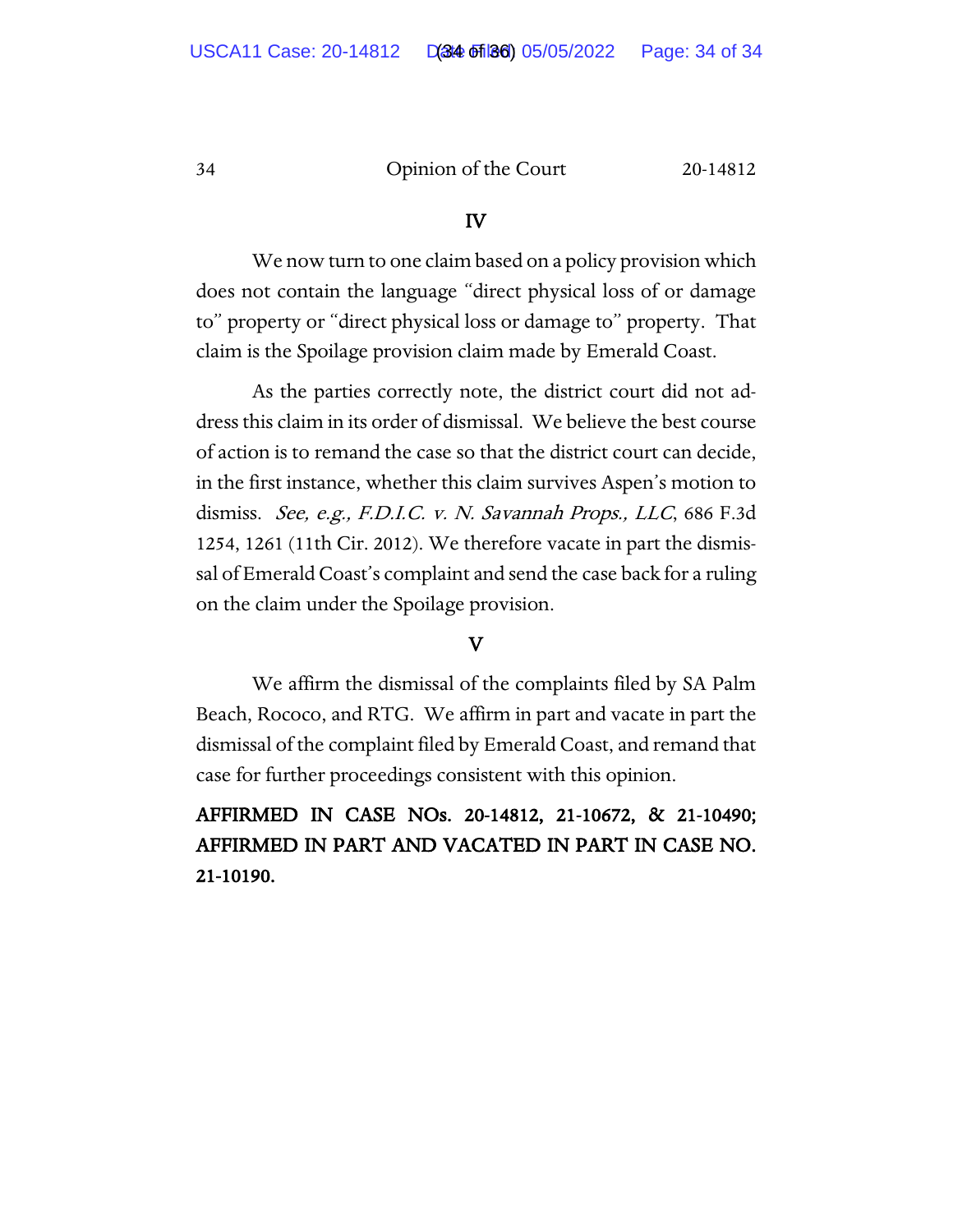#### **UNITED STATES COURT OF APPEALS FOR THE ELEVENTH CIRCUIT**

ELBERT PARR TUTTLE COURT OF APPEALS BUILDING 56 Forsyth Street, N.W. Atlanta, Georgia 30303

David J. Smith Clerk of Court For rules and forms visit [www.ca11.uscourts.gov](http://www.ca11.uscourts.gov/)

May 05, 2022

#### MEMORANDUM TO COUNSEL OR PARTIES

Appeal Number: 20-14812-GG ; 21-10190 -GG ; 21-10490 -GG ; 21-10672 -DD Case Style: SA Palm Beach, LLC v. Certain Underwriters at Lloyd, et al District Court Docket No: 9:20-cv-80677-UU

Electronic Filing

All counsel must file documents electronically using the Electronic Case Files ("ECF") system, unless exempted for good cause. Although not required, non-incarcerated pro se parties are permitted to use the ECF system by registering for an account at [www.pacer.gov.](https://pacer.uscourts.gov/) Information and training materials related to electronic filing are available on the Court's website. Enclosed is a copy of the court's decision filed today in this appeal. Judgment has this day been entered pursuant to FRAP 36. The court's mandate will issue at a later date in accordance with FRAP 41(b).

The time for filing a petition for rehearing is governed by 11th Cir. R. 40-3, and the time for filing a petition for rehearing en banc is governed by 11th Cir. R. 35-2. Except as otherwise provided by FRAP 25(a) for inmate filings, a petition for rehearing or for rehearing en banc is timely only if received in the clerk's office within the time specified in the rules. Costs are governed by FRAP 39 and 11th Cir.R. 39-1. The timing, format, and content of a motion for attorney's fees and an objection thereto is governed by 11th Cir. R. 39-2 and 39-3.

Please note that a petition for rehearing en banc must include in the Certificate of Interested Persons a complete list of all persons and entities listed on all certificates previously filed by any party in the appeal. See 11th Cir. R. 26.1-1. In addition, a copy of the opinion sought to be reheard must be included in any petition for rehearing or petition for rehearing en banc. See 11th Cir. R. 35-5(k) and 40-1 .

Counsel appointed under the Criminal Justice Act (CJA) must submit a voucher claiming compensation for time spent on the appeal no later than 60 days after either issuance of mandate or filing with the U.S. Supreme Court of a petition for writ of certiorari (whichever is later) via the eVoucher system. Please contact the CJA Team at (404) 335-6167 or cja\_evoucher@ca11.uscourts.gov for questions regarding CJA vouchers or the eVoucher system.